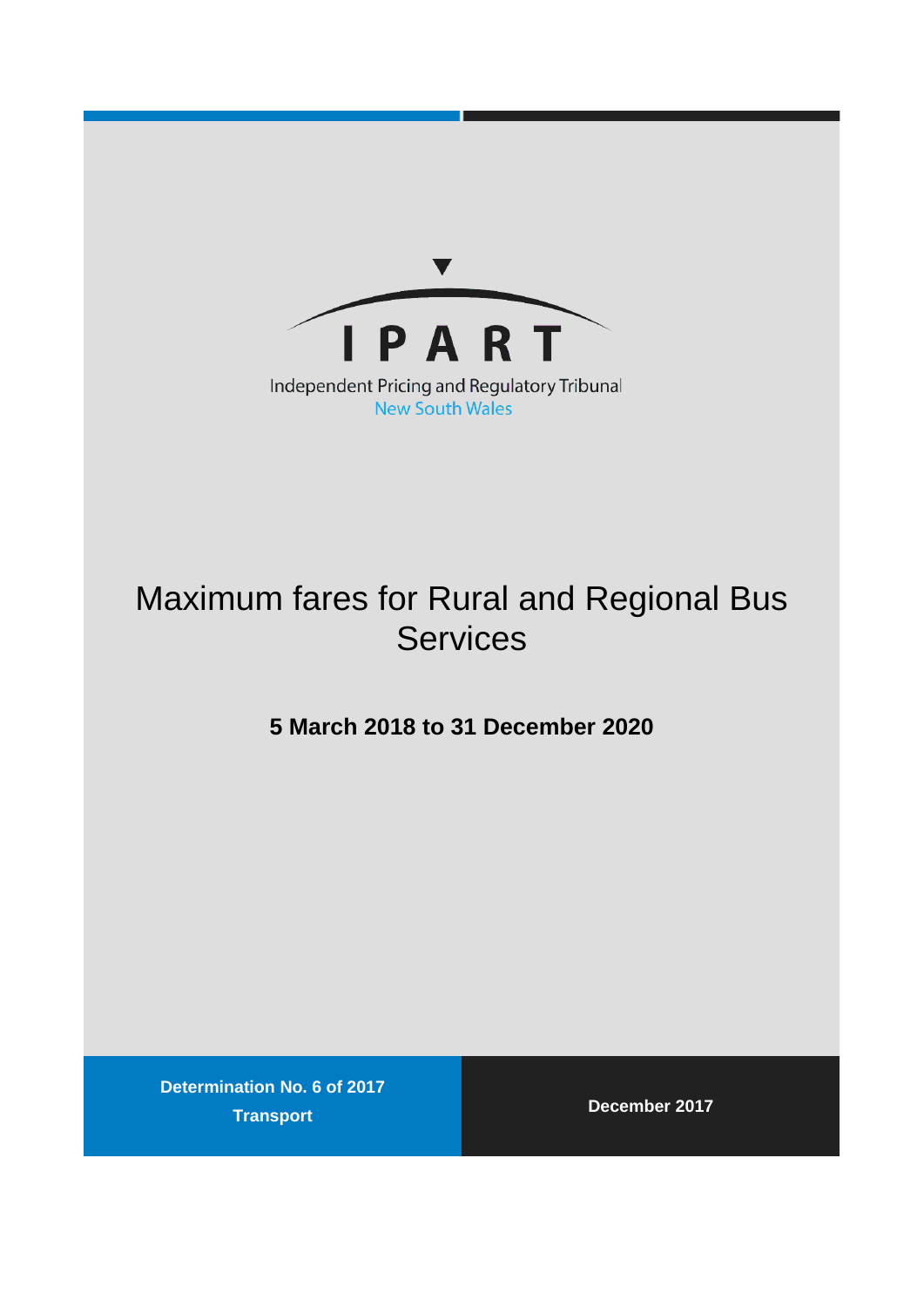© Independent Pricing and Regulatory Tribunal of New South Wales 2017

This work is copyright. The *Copyright Act 1968* permits fair dealing for study, research, news reporting, criticism and review. Selected passages, tables or diagrams may be reproduced for such purposes provided acknowledgement of the source is included.

ISBN 978-1-76049-163-5 Final Deter 17-06

The Tribunal members for this review are: Dr Peter J Boxall AO, Chair Mr Ed Willett Ms Deborah Cope

Independent Pricing and Regulatory Tribunal of New South Wales PO Box K35, Haymarket Post Shop NSW 1240 Level 15, 2-24 Rawson Place, Sydney NSW 2000 T (02) 9290 8400 F (02) 9290 2061 [www.ipart.nsw.gov.au](http://www.ipart.nsw.gov.au/)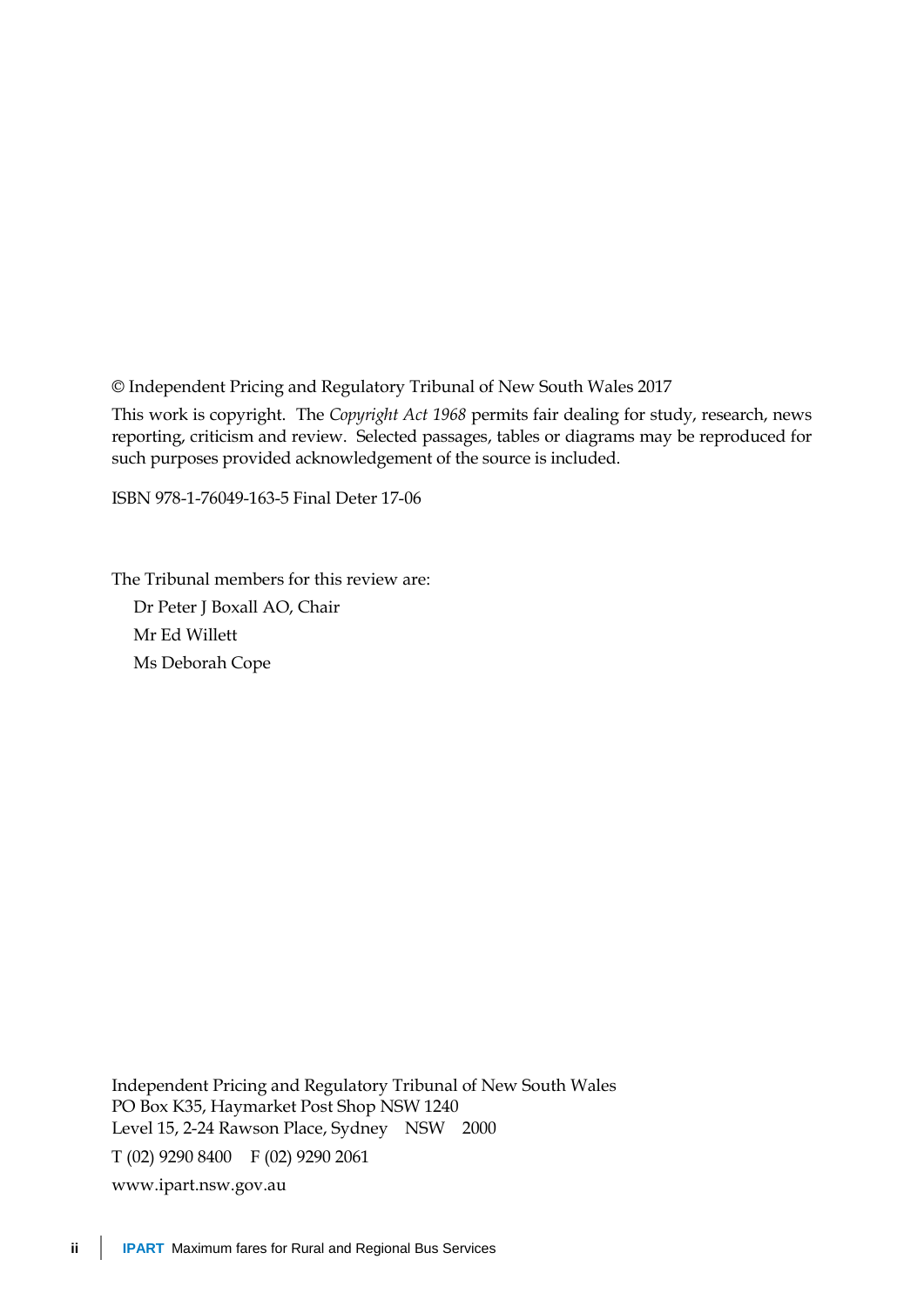## **Contents**

| <b>Preliminary</b>                                                                      | 5              |
|-----------------------------------------------------------------------------------------|----------------|
| Background<br>1                                                                         | 5              |
| Application of this determination<br>2                                                  | 5              |
| 3<br>Replacement of Determination No. 7 of 2012                                         | 6              |
| Compliance with this determination<br>4                                                 | 6              |
| Approach to determining maximum fares<br>5                                              | 6              |
| <b>Pricing Schedules</b><br>6                                                           | 6              |
| Definitions and interpretation<br>7                                                     | $\overline{7}$ |
| <b>Schedule 1</b><br><b>Maximum fares for Single Journey Tickets</b>                    | 8              |
| Maximum fares for the 2018 Period<br>1                                                  | 8              |
| Maximum fares for the 2019 Period<br>$\overline{2}$                                     | 8              |
| 3<br>Maximum fares for the 2020 Period                                                  | 9              |
| <b>Schedule 2</b><br><b>Maximum fares for Daily Tickets for Trips up to 2 Sections</b>  | 10             |
| Maximum fares for the 2018 Period<br>1                                                  | 10             |
| Maximum fares for the 2019 Period<br>2                                                  | 10             |
| Maximum fares for the 2020 Period<br>3                                                  | 10             |
| <b>Schedule 3</b><br><b>Maximum fares for Daily Tickets for Trips up to 6 Sections</b>  | 11             |
| Maximum fares for the 2018 Period<br>1                                                  | 11             |
| Maximum fares for the 2019 Period<br>2                                                  | 11             |
| 3<br>Maximum fares for the 2020 Period                                                  | 11             |
| <b>Schedule 4</b><br><b>Maximum fares for Daily Tickets for Trips up to 15 Sections</b> | 12             |
| Maximum fares for the 2018 Period<br>1                                                  | 12             |
| Maximum fares for the 2019 Period<br>2                                                  | 12             |
| 3<br>Maximum fares for the 2020 Period                                                  | 12             |
| <b>Schedule 5</b><br><b>Maximum fares for Daily Tickets for Trips up to 25 Sections</b> | 13             |
| Maximum fares for the 2018 Period<br>1                                                  | 13             |
| Maximum fares for the 2019 Period<br>2                                                  | 13             |
| 3<br>Maximum fares for the 2020 Period                                                  | 13             |
| <b>Schedule 6</b><br><b>Maximum fares for Daily Tickets for Trips up to 37 Sections</b> | 14             |
| Maximum fares for the 2018 Period<br>1                                                  | 14             |
| Maximum fares for the 2019 Period<br>2                                                  | 14             |
| Maximum fares for the 2020 Period<br>3                                                  | 14             |
| <b>Schedule 7</b><br><b>Maximum fares for Daily Tickets for Trips up to 56 Sections</b> | 15             |
| Maximum fares for the 2018 Period<br>1                                                  | 15             |
| Maximum fares for the 2019 Period<br>2                                                  | 15             |
| 3<br>Maximum fares for the 2020 Period                                                  | 15             |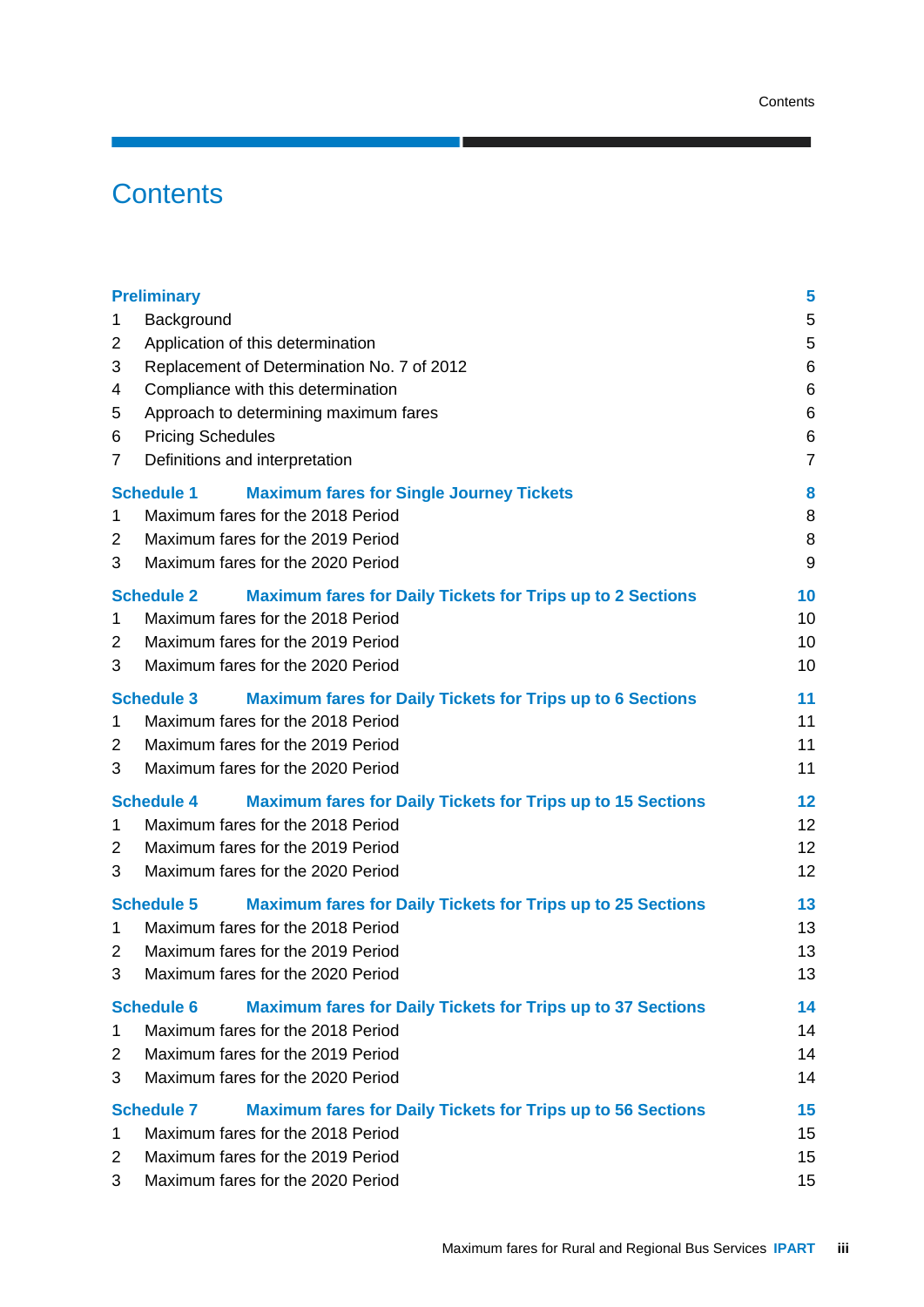### Contents

|                | <b>Schedule 8</b>                     | <b>Maximum fares for Daily Tickets for Trips up to 75 Sections</b>        | 16 |
|----------------|---------------------------------------|---------------------------------------------------------------------------|----|
| 1              |                                       | Maximum fares for the 2018 Period                                         | 16 |
| 2              |                                       | Maximum fares for the 2019 Period                                         | 16 |
| 3              |                                       | Maximum fares for the 2020 Period                                         | 16 |
|                | <b>Schedule 9</b>                     | <b>Maximum fares for Daily Tickets for Trips up to 100 Sections</b>       | 17 |
| 1              |                                       | Maximum fares for the 2018 Period                                         | 17 |
| 2              |                                       | Maximum fares for the 2019 Period                                         | 17 |
| 3              |                                       | Maximum fares for the 2020 Period                                         | 17 |
|                | <b>Schedule 10</b>                    | <b>Maximum fares for Daily Tickets for Trips up to 125 Sections</b>       | 18 |
| $\mathbf 1$    |                                       | Maximum fares for the 2018 Period                                         | 18 |
| $\overline{2}$ |                                       | Maximum fares for the 2019 Period                                         | 18 |
| 3              |                                       | Maximum fares for the 2020 Period                                         | 18 |
|                | <b>Schedule 11</b><br><b>Sections</b> | Maximum fares for Daily Tickets for Trips of an Unlimited Number of<br>19 |    |
| 1              |                                       | Maximum fares for the 2018 Period                                         | 19 |
| 2              |                                       | Maximum fares for the 2019 Period                                         | 19 |
| 3              |                                       | Maximum fares for the 2020 Period                                         | 19 |
|                | <b>Schedule 12</b>                    | <b>Definitions and interpretation</b>                                     | 20 |
| 1              | <b>Definitions</b>                    |                                                                           | 20 |
| 2              | Interpretation                        |                                                                           | 23 |
| A              |                                       | Outer Sydney Metropolitan Bus Service Contracts map                       | 26 |
| В              |                                       | Sydney Metropolitan Bus Service Contracts map                             | 27 |
|                |                                       |                                                                           |    |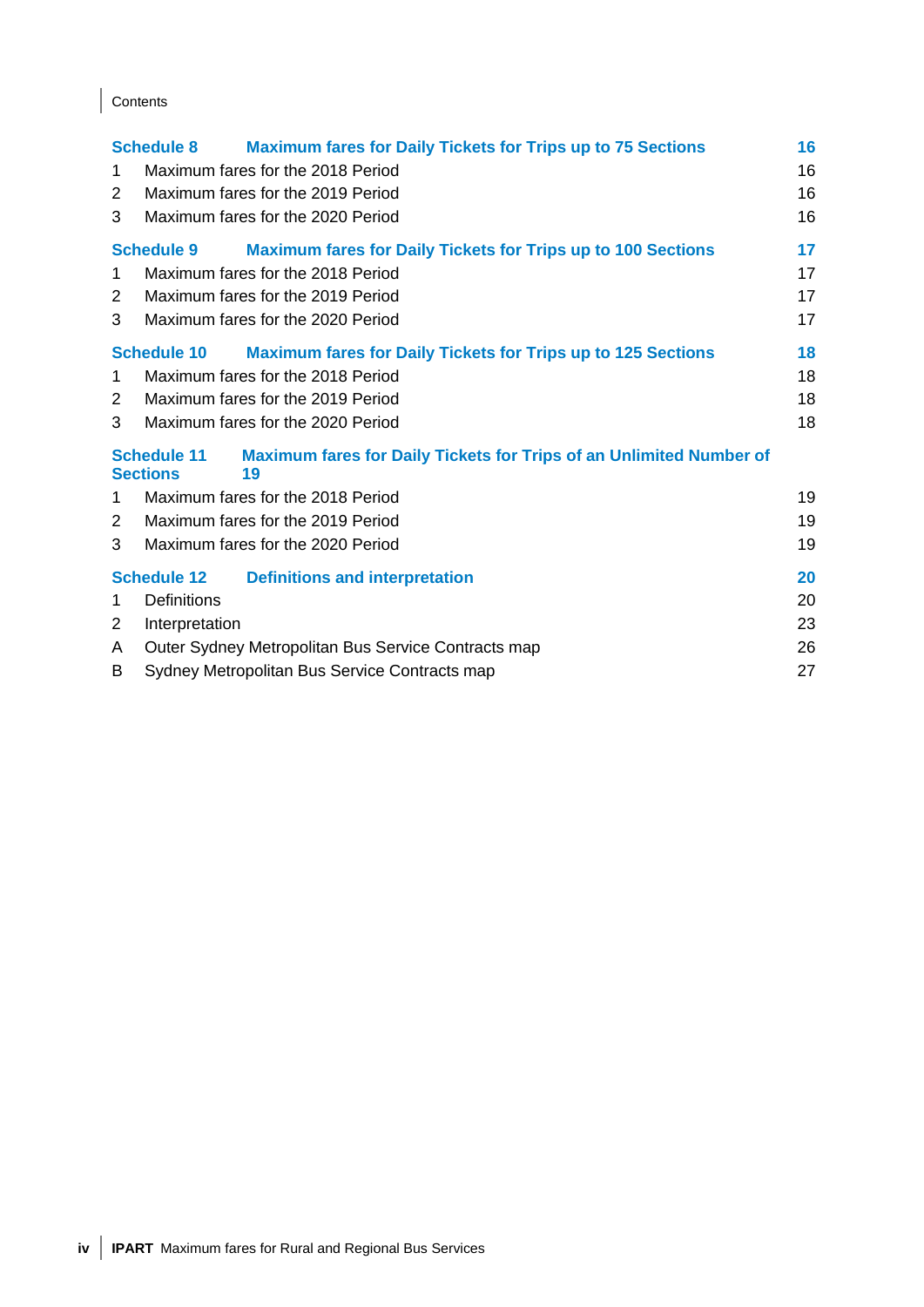### **Preliminary**

#### **1 Background**

#### **1.1 Passenger Transport Act**

- (a) Under section 123(1) of the Passenger Transport Act, the Minister may refer to IPART, with the approval of the Minister administering the IPART Act, all or any of the services provided by one or more Public Passenger Services for determination of, or a recommendation as to:
	- (i) appropriate maximum fares for the services;
	- (ii) appropriate maximum fares for specified fares or classes of fares for the service or services.
- (b) Under section 124(1) of the Passenger Transport Act, IPART is to conduct investigations and report to the Minister on the appropriate maximum fares if a referral is made under section 123(1).
- (c) By letter dated February 2017, IPART received a referral from the Minister, with the approval of the Minister administering the IPART Act, to investigate and report on the determination of appropriate maximum fares for Rural and Regional Bus Services.

#### **1.2 IPART Act**

The following provisions of the IPART Act apply in making a determination under Part 7 of the Passenger Transport Act:

- (a) Sections 13A-14A (in relation to the approaches to be applied in making pricing determinations); and
- (b) Divisions 6 and 7 of Part 3 (in relation to the publication of reports and conduct of investigations).

#### **2 Application of this determination**

- (a) This determination fixes appropriate maximum fares for Rural and Regional Bus Services.
- (b) This determination commences on 5 March 2018 (**Commencement Date**).
- (c) This determination applies from the Commencement Date until the earlier of:
	- (i) 31 December 2020; and
	- (ii) the date on which this determination is replaced.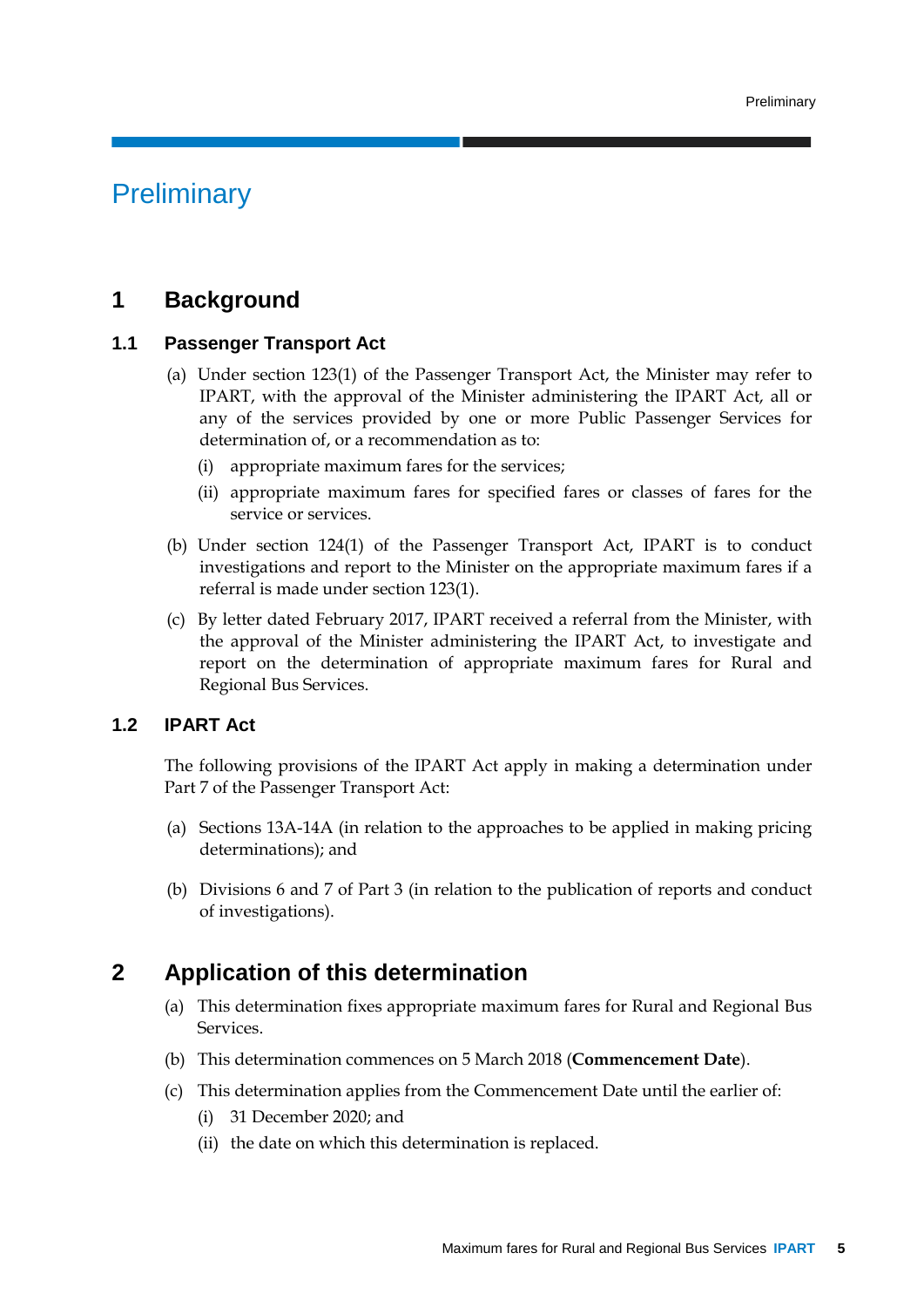(d) The appropriate maximum fares that apply under this determination on 31 December 2020 continue to apply beyond that day, until this determination is replaced.

#### **3 Replacement of Determination No. 7 of 2012**

This determination replaces Determination No. 7 of 2012 from the Commencement Date. The replacement does not affect anything done or omitted to be done, or rights or obligations accrued, under Determination No. 7 of 2012.

#### **4 Compliance with this determination**

- (a) Under section 125(2) of the Passenger Transport Act, Transport for NSW may not determine a fare under a fares order that exceeds any maximum fare determined by IPART, or that is determined otherwise than in accordance with a methodology determined by IPART, under Part 7 of the Passenger Transport Act.
- (b) Under section 125(6) of the Passenger Transport Act, a person may not demand a fare that exceeds any maximum fare determined by Transport for NSW.

#### **5 Approach to determining maximum fares**

In making this determination, IPART has had regard to a broad range of matters including:

- (a) the matters specified by the Minister in the referral pursuant to section  $123(2)(b)$ of the Passenger Transport Act; and
- (b) the matters set out in section 124(3) of the Passenger Transport Act.

#### **6 Pricing Schedules**

- (a) Schedule 1 sets out the appropriate maximum fares for Rural and Regional Bus Services supplied under Single Journey Tickets.
- (b) Schedule 2 sets out the appropriate maximum fares for Rural and Regional Bus Services supplied under Daily Tickets for Trips up to 2 Sections.
- (c) Schedule 3 sets out the appropriate maximum fares for Rural and Regional Bus Services supplied under Daily Tickets for Trips up to 6 Sections.
- (d) Schedule 4 sets out the appropriate maximum fares for Rural and Regional Bus Services supplied under Daily Tickets for Trips up to 15 Sections.
- (e) Schedule 5 sets out the appropriate maximum fares for Rural and Regional Bus Services supplied under Daily Tickets for Trips up to 25 Sections.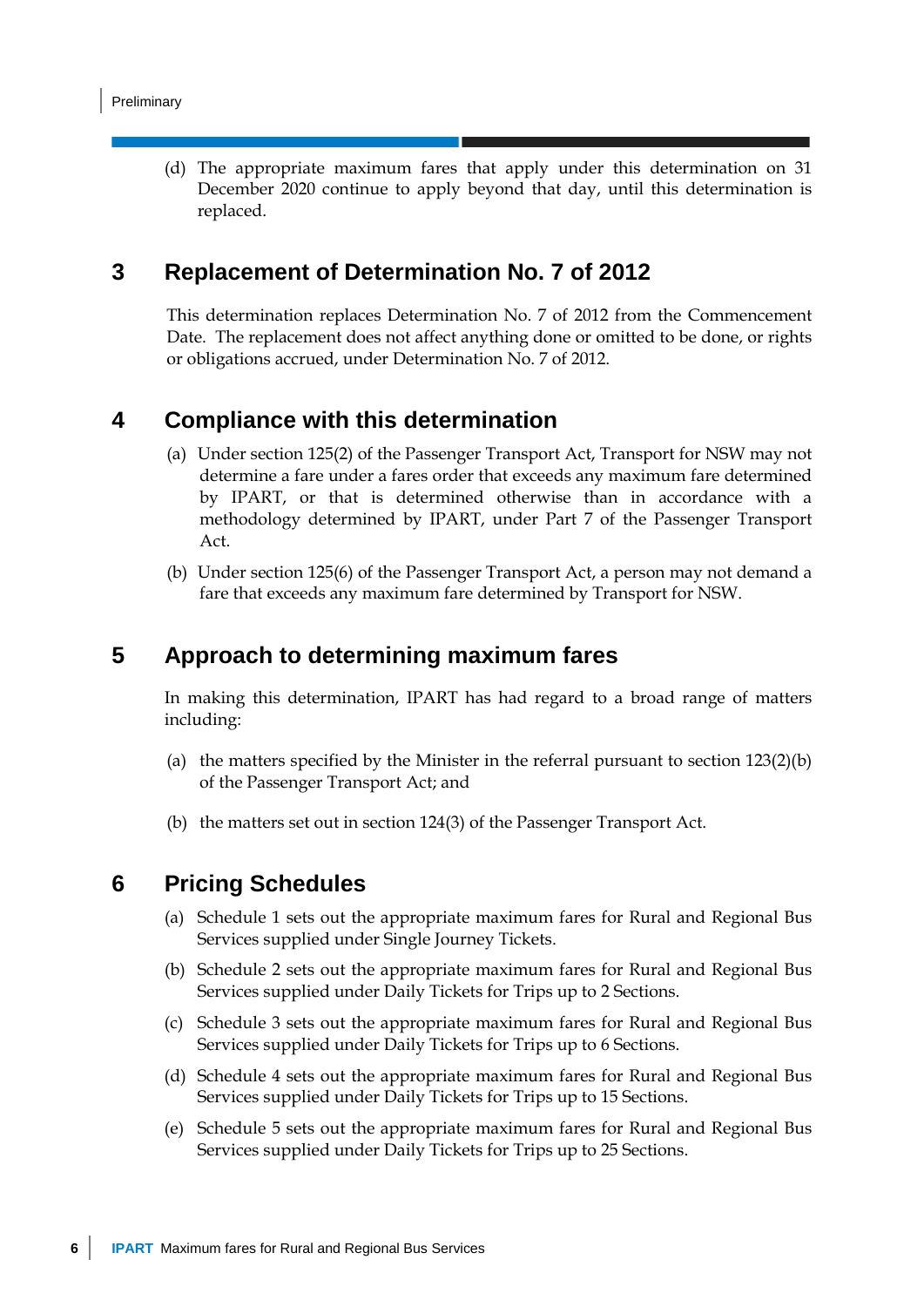- (f) Schedule 6 sets out the appropriate maximum fares for Rural and Regional Bus Services supplied under Daily Tickets for Trips up to 37 Sections.
- (g) Schedule 7 sets out the appropriate maximum fares for Rural and Regional Bus Services supplied under Daily Tickets for Trips up to 56 Sections.
- (h) Schedule 8 sets out the appropriate maximum fares for Rural and Regional Bus Services supplied under Daily Tickets for Trips up to 75 Sections.
- (i) Schedule 9 sets out the appropriate maximum fares for Rural and Regional Bus Services supplied under Daily Tickets for Trips up to 100 Sections.
- (j) Schedule 10 sets out the appropriate maximum fares for Rural and Regional Bus Services supplied under Daily Tickets for Trips up to 125 Sections.
- (k) Schedule 11 sets out the appropriate maximum fares for Rural and Regional Bus Services supplied under Daily Tickets for Trips of an Unlimited Number of Sections.

#### **7 Definitions and interpretation**

Schedule 12 sets out definitions and interpretation provisions used in this determination.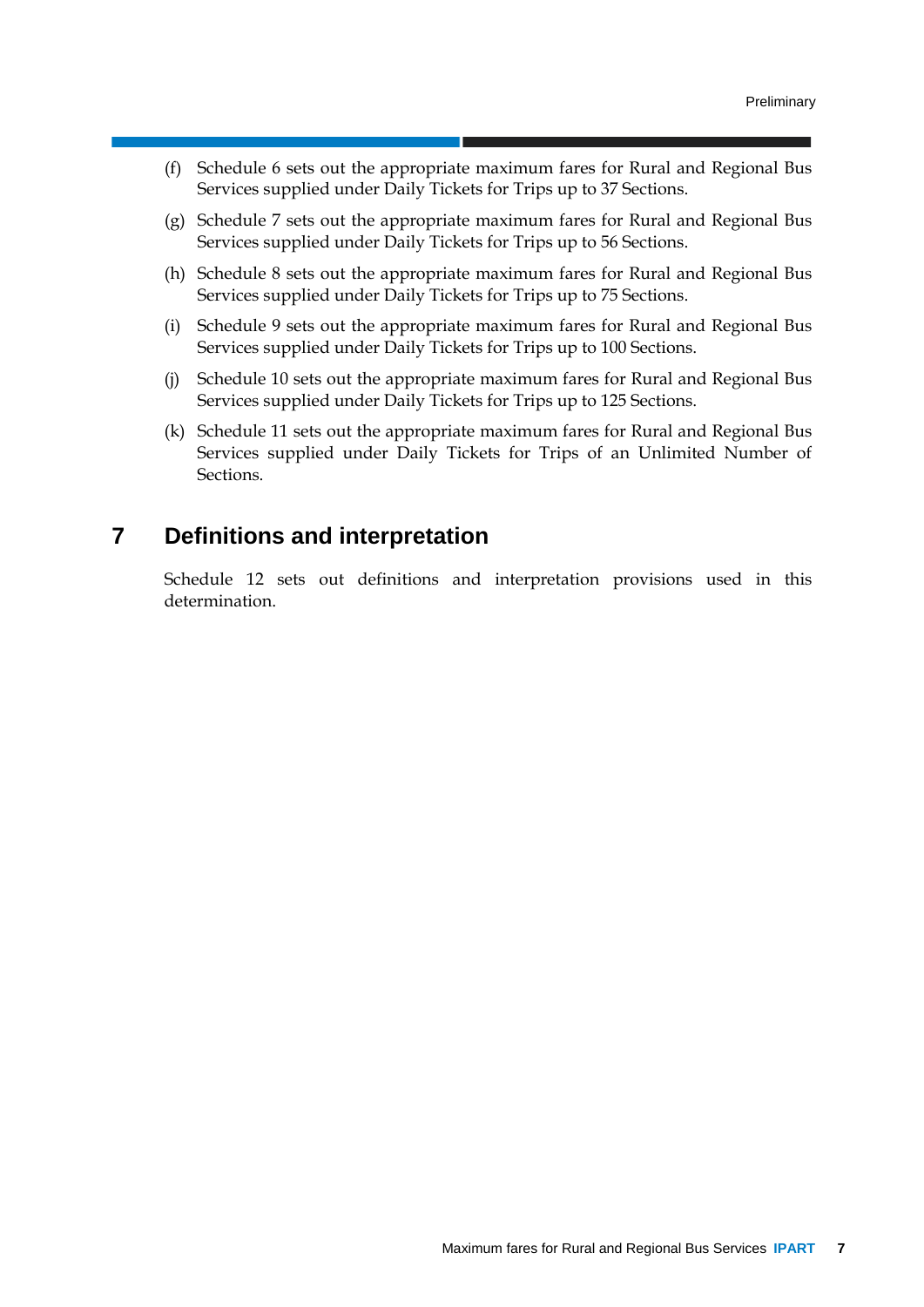## Schedule 1 Maximum fares for Single Journey Tickets

#### **1 Maximum fares for the 2018 Period**

The maximum fare for the 2018 Period for Rural and Regional Bus Services supplied under a Single Journey Ticket is the fare specified in Table 1 below for the applicable number of Sections (or parts of Sections) which the passenger traverses during the Journey taken under that Ticket.

| Table 1 | Maximum fares for the 2018 Period for Single Journey Tickets |  |
|---------|--------------------------------------------------------------|--|
|---------|--------------------------------------------------------------|--|

| <b>Number of Sections (or parts of</b><br>Sections) which the passenger<br>traverses during the Journey taken<br>under the Ticket | Maximum fare (\$) |
|-----------------------------------------------------------------------------------------------------------------------------------|-------------------|
| 1 or 2                                                                                                                            | 2.30              |
| $3$ to $6$                                                                                                                        | 3.40              |
| 7 to 15                                                                                                                           | 4.90              |
| 16 to 25                                                                                                                          | 7.20              |
| 26 to 37                                                                                                                          | 9.60              |
| 38 to 56                                                                                                                          | 14.40             |
| 57 to 75                                                                                                                          | 20.80             |
| 76 to 100                                                                                                                         | 29.20             |
| 101 to 125                                                                                                                        | 38.70             |
| 126 or more                                                                                                                       | 48.20             |

#### **2 Maximum fares for the 2019 Period**

The maximum fare for the 2019 Period for Rural and Regional Bus Services supplied under a Single Journey Ticket is the fare specified in Table 2 below for the applicable number of Sections (or parts of Sections) which the passenger traverses during the Journey taken under that Ticket.

**Table 2 Maximum fares for the 2019 Period for Single Journey Tickets**

| <b>Number of Sections (or parts of</b><br>Sections) which the passenger<br>traverses during the Journey taken<br>under the Ticket | Maximum fare (\$) |
|-----------------------------------------------------------------------------------------------------------------------------------|-------------------|
| 1 or $2$                                                                                                                          | 2.40              |
| $3$ to $6$                                                                                                                        | 3.50              |
| 7 to 15                                                                                                                           | 5.00              |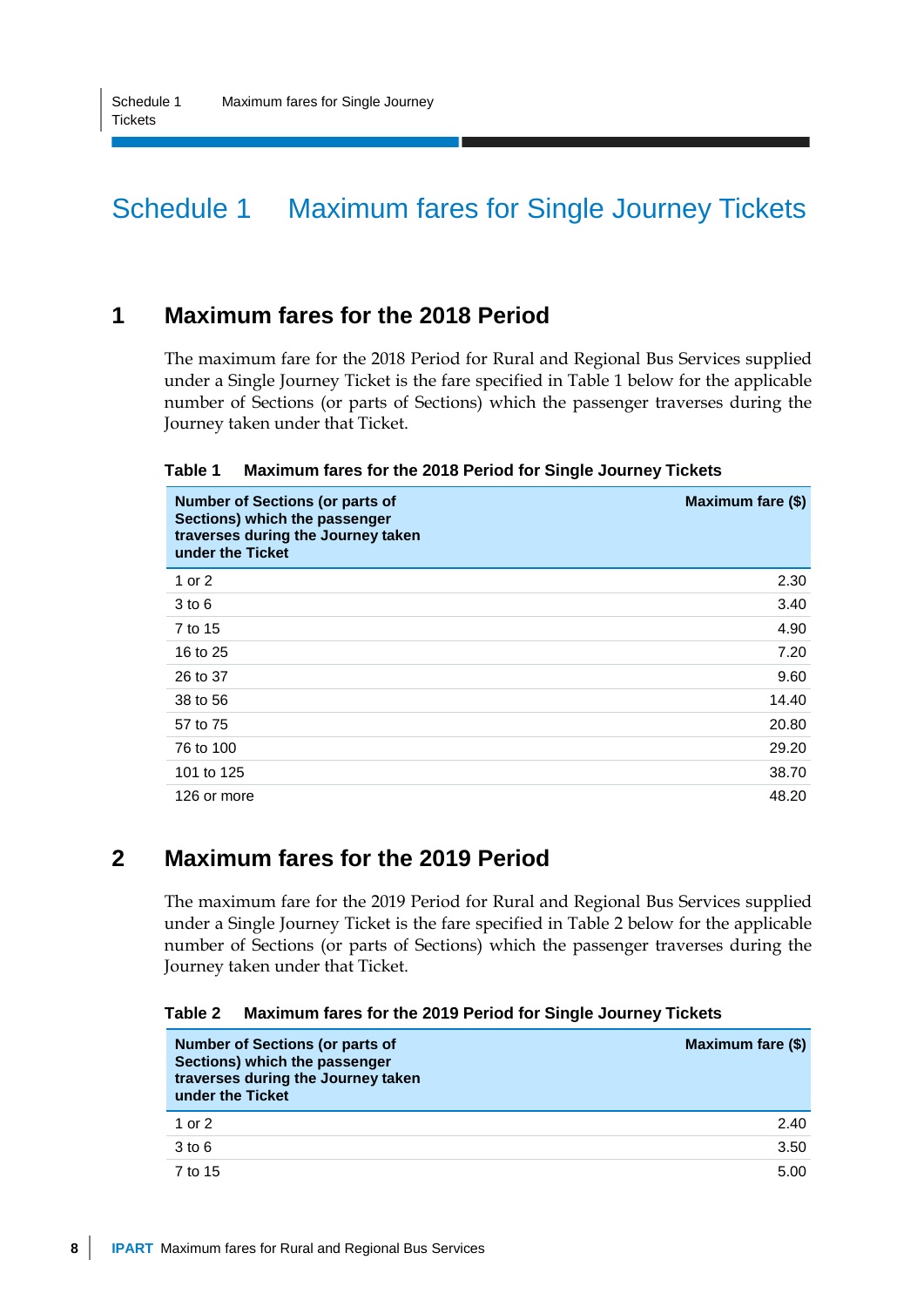| 7.40  |
|-------|
| 9.80  |
| 14.80 |
| 21.30 |
| 29.90 |
| 39.70 |
| 49.40 |
|       |

### **3 Maximum fares for the 2020 Period**

The maximum fare for the 2020 Period for Rural and Regional Bus Services supplied under a Single Journey Ticket is the fare specified in Table 3 below for the applicable number of Sections (or parts of Sections) which the passenger traverses during the Journey taken under that Ticket.

| Table 3 | <b>Maximum Fares for the 2020 Period for Single Journey Tickets</b> |  |
|---------|---------------------------------------------------------------------|--|
|---------|---------------------------------------------------------------------|--|

| <b>Number of Sections (or parts of</b><br>Sections) which the passenger<br>traverses during the Journey taken<br>under the Ticket | Maximum fare (\$) |
|-----------------------------------------------------------------------------------------------------------------------------------|-------------------|
| 1 or 2                                                                                                                            | 2.40              |
| $3$ to $6$                                                                                                                        | 3.60              |
| 7 to 15                                                                                                                           | 5.10              |
| 16 to 25                                                                                                                          | 7.60              |
| 26 to 37                                                                                                                          | 10.10             |
| 38 to 56                                                                                                                          | 15.10             |
| 57 to 75                                                                                                                          | 21.90             |
| 76 to 100                                                                                                                         | 30.70             |
| 101 to 125                                                                                                                        | 40.70             |
| 126 or more                                                                                                                       | 50.60             |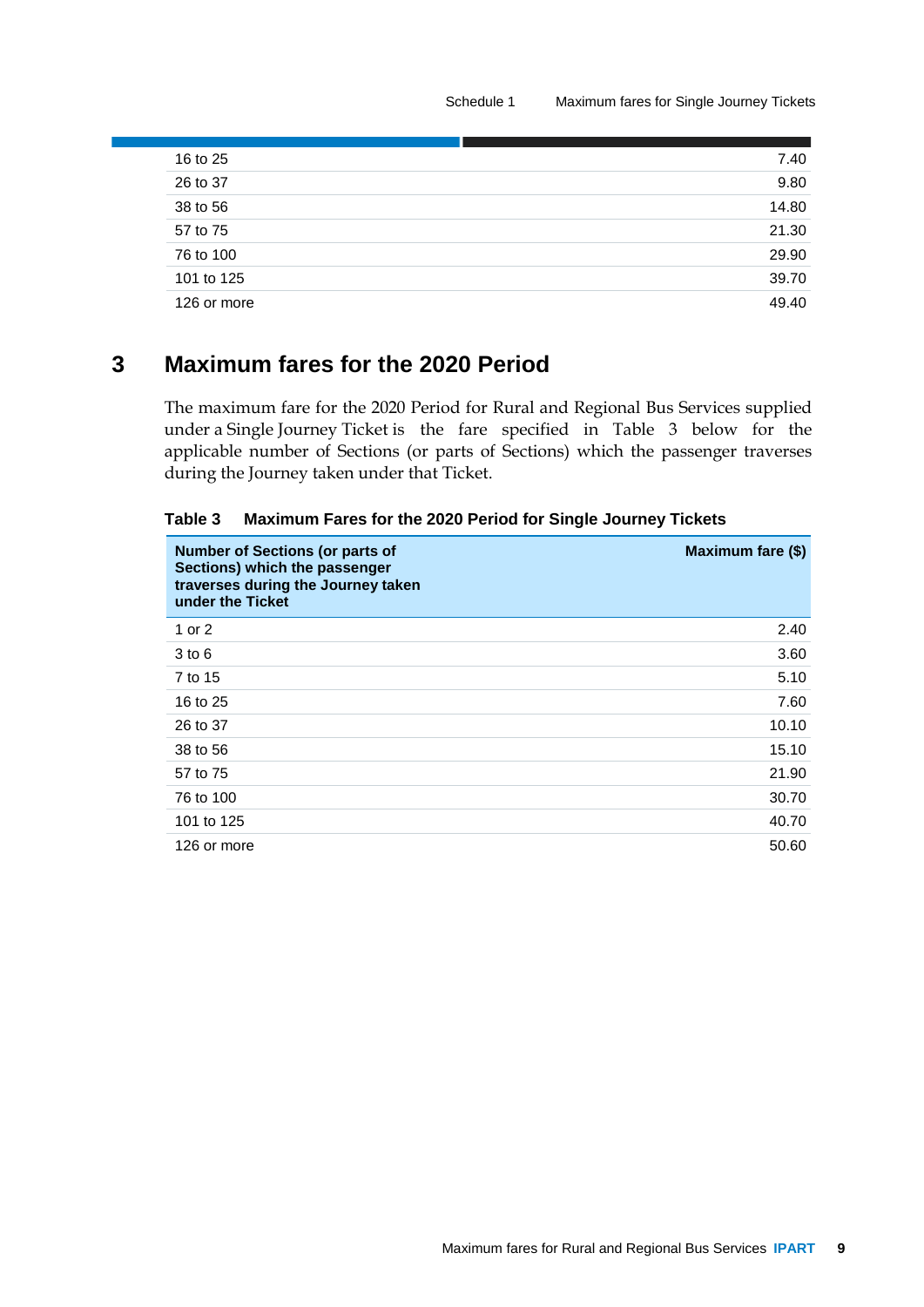## Schedule 2 Maximum fares for Daily Tickets for Trips up to 2 Sections

### **1 Maximum fares for the 2018 Period**

The maximum fare for the 2018 Period for Rural and Regional Bus Services supplied under a Daily Ticket for Trips up to 2 Sections is \$6.90.

### **2 Maximum fares for the 2019 Period**

The maximum fare for the 2019 Period for Rural and Regional Bus Services supplied under a Daily Ticket for Trips up to 2 Sections is \$7.20.

### **3 Maximum fares for the 2020 Period**

The maximum fare for the 2020 Period for Rural and Regional Bus Services supplied under a Daily Ticket for Trips up to 2 Sections is \$7.20.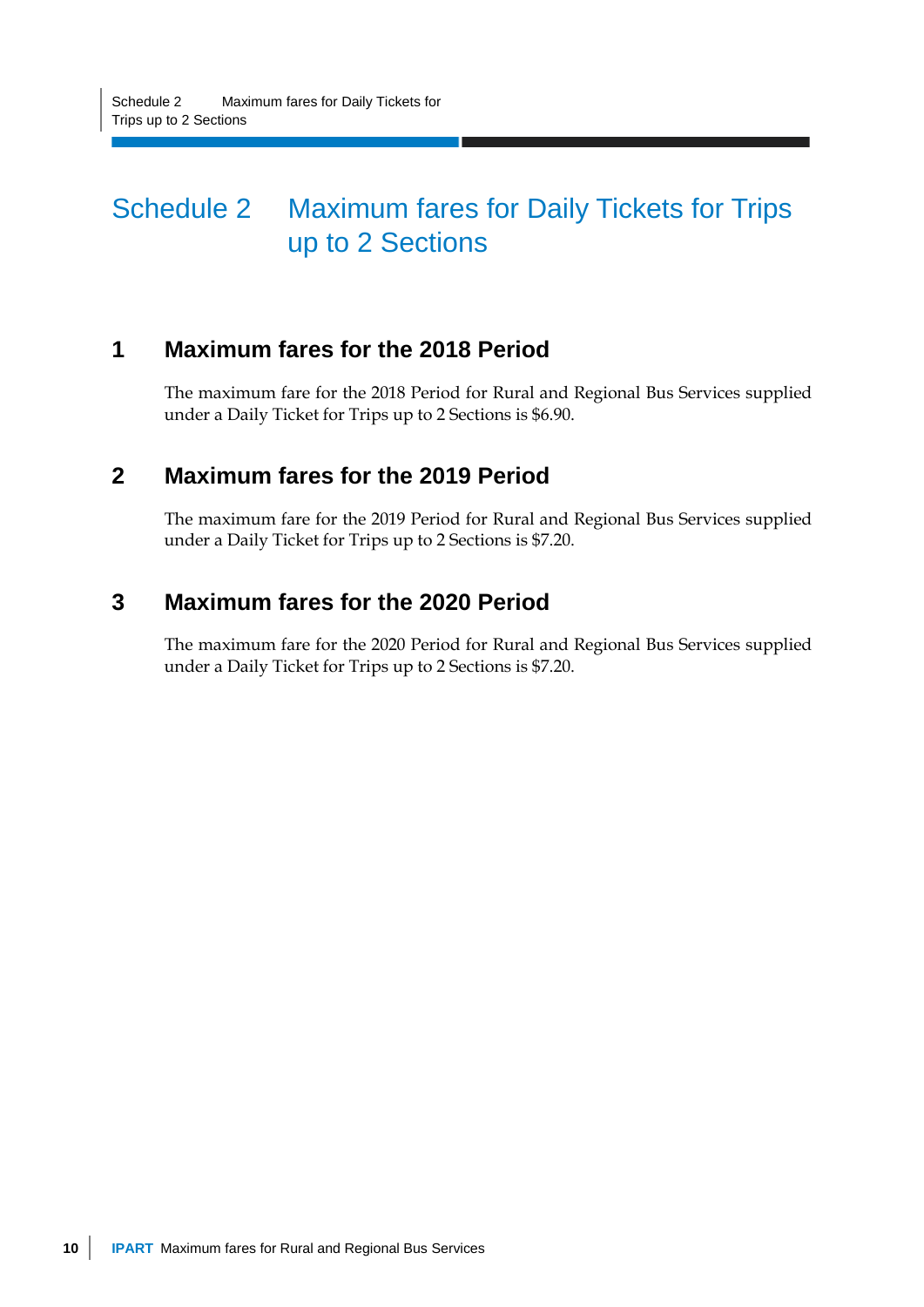### Schedule 3 Maximum fares for Daily Tickets for Trips up to 6 Sections

### **1 Maximum fares for the 2018 Period**

The maximum fare for the 2018 Period for Rural and Regional Bus Services supplied under a Daily Ticket for Trips up to 6 Sections is \$9.10.

### **2 Maximum fares for the 2019 Period**

The maximum fare for the 2019 Period for Rural and Regional Bus Services supplied under a Daily Ticket for Trips up to 6 Sections is \$9.40.

### **3 Maximum fares for the 2020 Period**

The maximum fare for the 2020 Period for Rural and Regional Bus Services supplied under a Daily Ticket for Trips up to 6 Sections is \$9.60.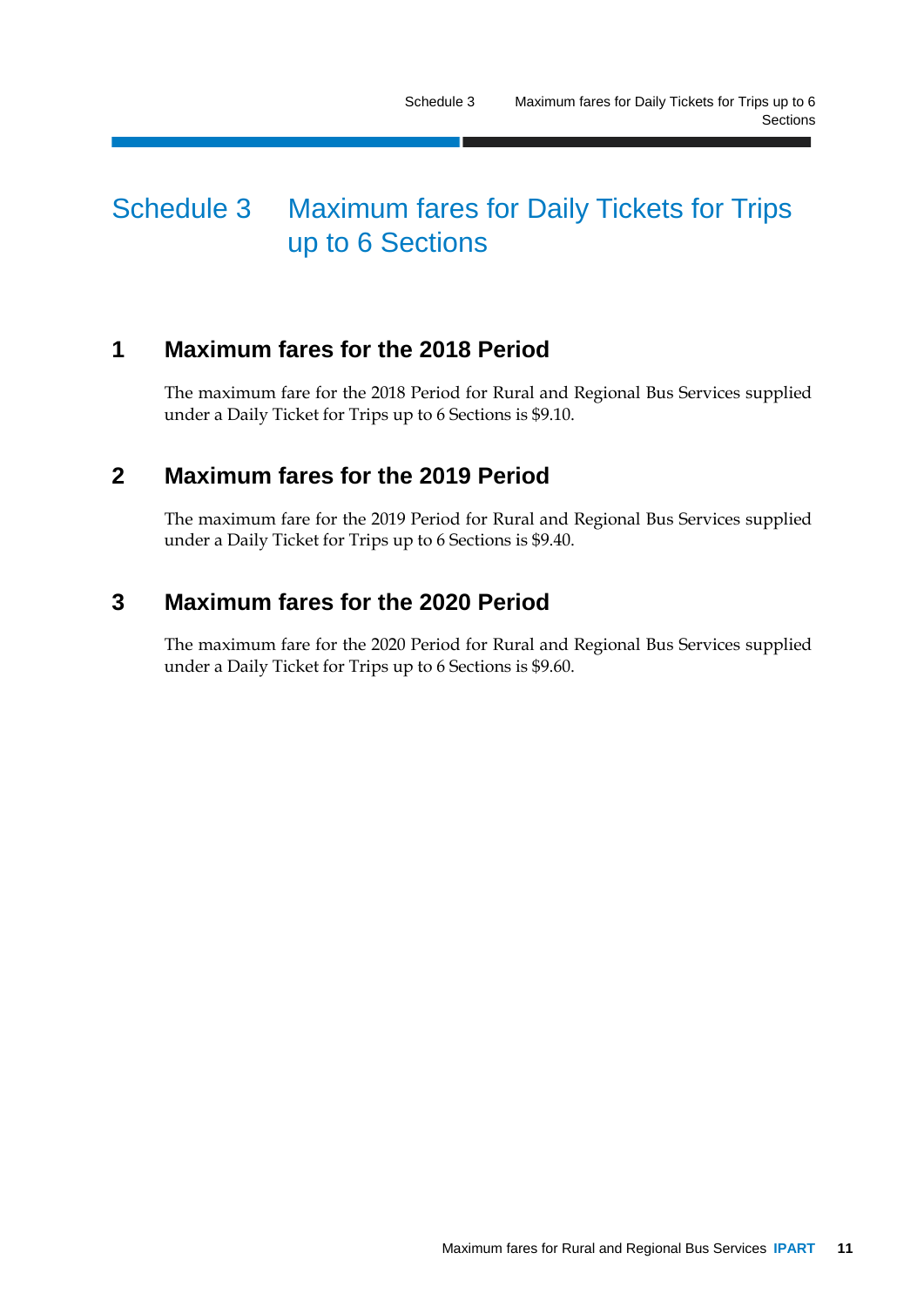## Schedule 4 Maximum fares for Daily Tickets for Trips up to 15 Sections

### **1 Maximum fares for the 2018 Period**

The maximum fare for the 2018 Period for Rural and Regional Bus Services supplied under a Daily Ticket for Trips up to 15 Sections is \$12.10.

### **2 Maximum fares for the 2019 Period**

The maximum fare for the 2019 Period for Rural and Regional Bus Services supplied under a Daily Ticket for Trips up to 15 Sections is \$12.40.

### **3 Maximum fares for the 2020 Period**

The maximum fare for the 2020 Period for Rural and Regional Bus Services supplied under a Daily Ticket for Trips up to 15 Sections is \$12.60.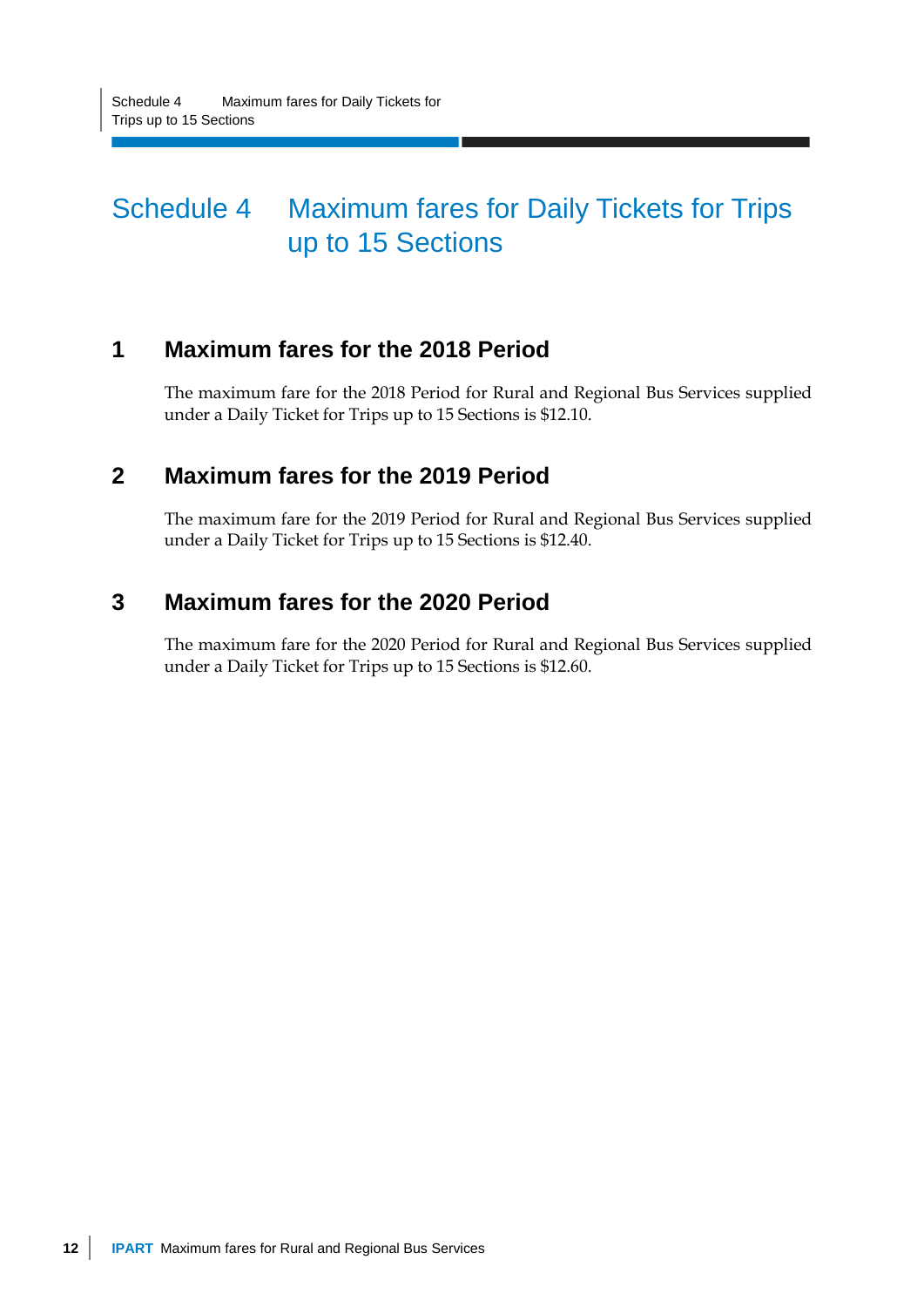## Schedule 5 Maximum fares for Daily Tickets for Trips up to 25 Sections

### **1 Maximum fares for the 2018 Period**

The maximum fare for the 2018 Period for Rural and Regional Bus Services supplied under a Daily Ticket for Trips up to 25 Sections is \$16.70.

### **2 Maximum fares for the 2019 Period**

The maximum fare for the 2019 Period for Rural and Regional Bus Services supplied under a Daily Ticket for Trips up to 25 Sections is \$17.20.

### **3 Maximum fares for the 2020 Period**

The maximum fare for the 2020 Period for Rural and Regional Bus Services supplied under a Daily Ticket for Trips up to 25 Sections is \$17.60.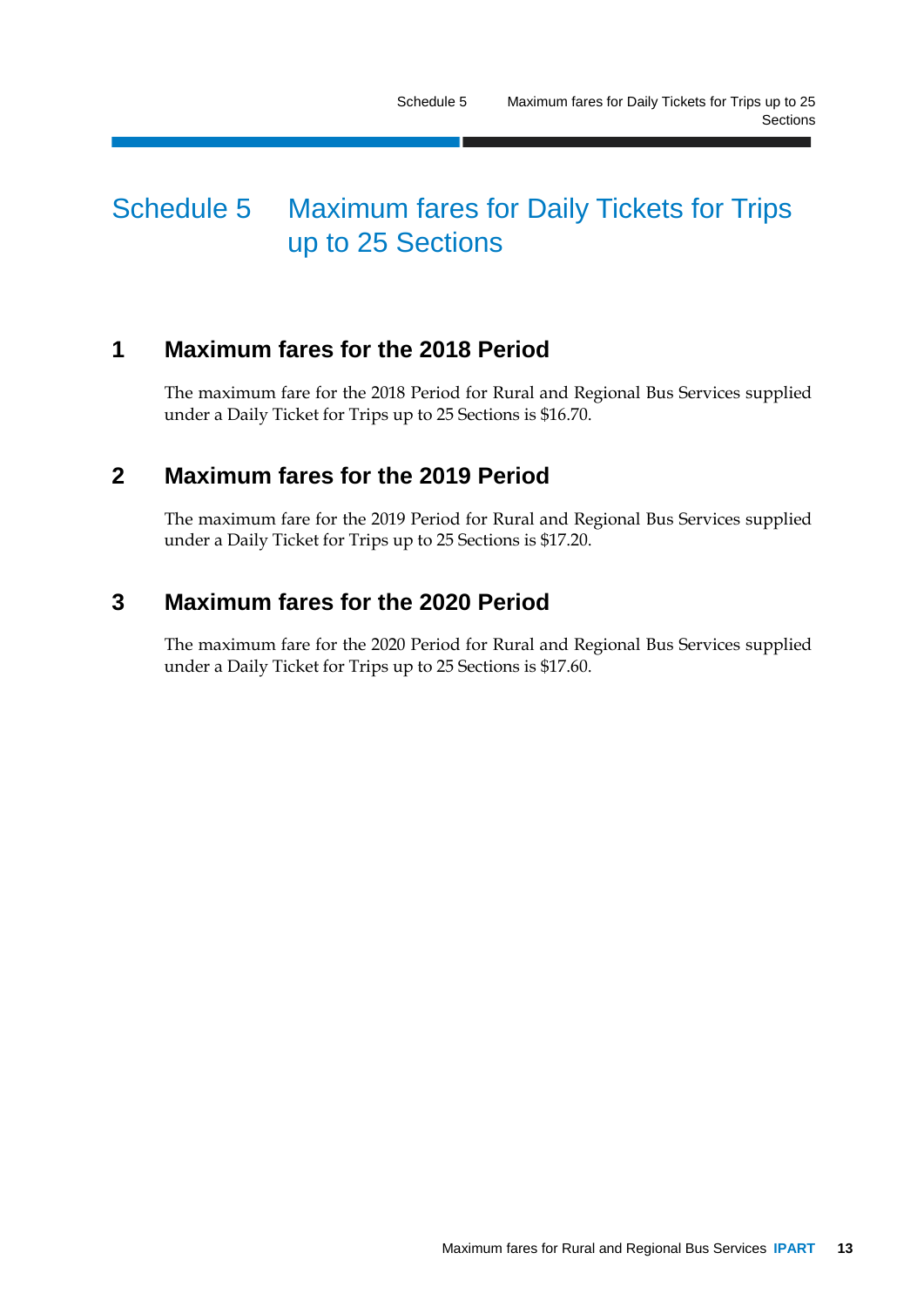## Schedule 6 Maximum fares for Daily Tickets for Trips up to 37 Sections

### **1 Maximum fares for the 2018 Period**

The maximum fare for the 2018 Period for Rural and Regional Bus Services supplied under a Daily Ticket for Trips up to 37 Sections is \$21.50.

### **2 Maximum fares for the 2019 Period**

The maximum fare for the 2019 Period for Rural and Regional Bus Services supplied under a Daily Ticket for Trips up to 37 Sections is \$22.00.

### **3 Maximum fares for the 2020 Period**

The maximum fare for the 2020 Period for Rural and Regional Bus Services supplied under a Daily Ticket for Trips up to 37 Sections is \$22.60.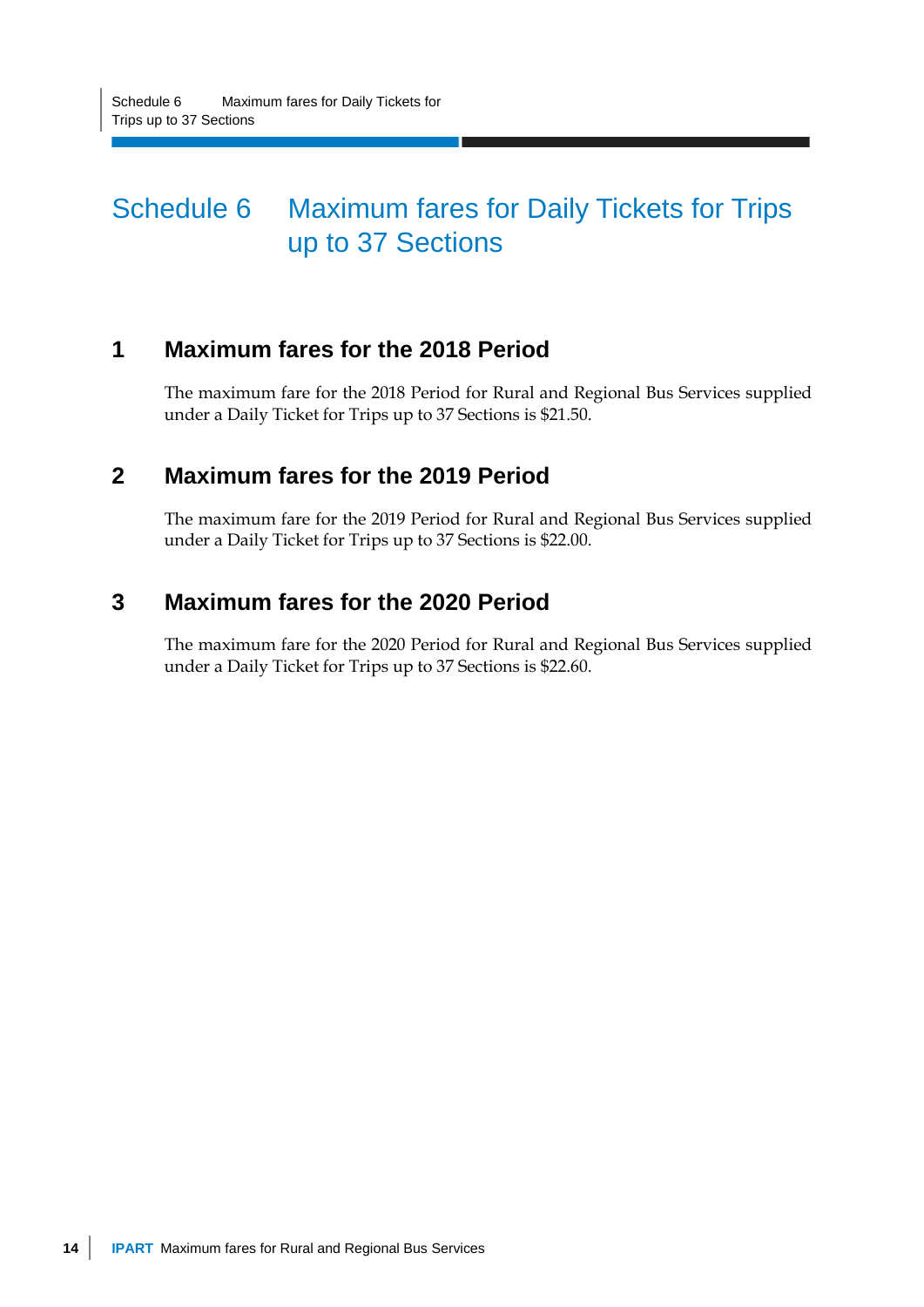## Schedule 7 Maximum fares for Daily Tickets for Trips up to 56 Sections

### **1 Maximum fares for the 2018 Period**

The maximum fare for the 2018 Period for Rural and Regional Bus Services supplied under a Daily Ticket for Trips up to 56 Sections is \$31.10.

### **2 Maximum fares for the 2019 Period**

The maximum fare for the 2019 Period for Rural and Regional Bus Services supplied under a Daily Ticket for Trips up to 56 Sections is \$32.00.

### **3 Maximum fares for the 2020 Period**

The maximum fare for the 2020 Period for Rural and Regional Bus Services supplied under a Daily Ticket for Trips up to 56 Sections is \$32.60.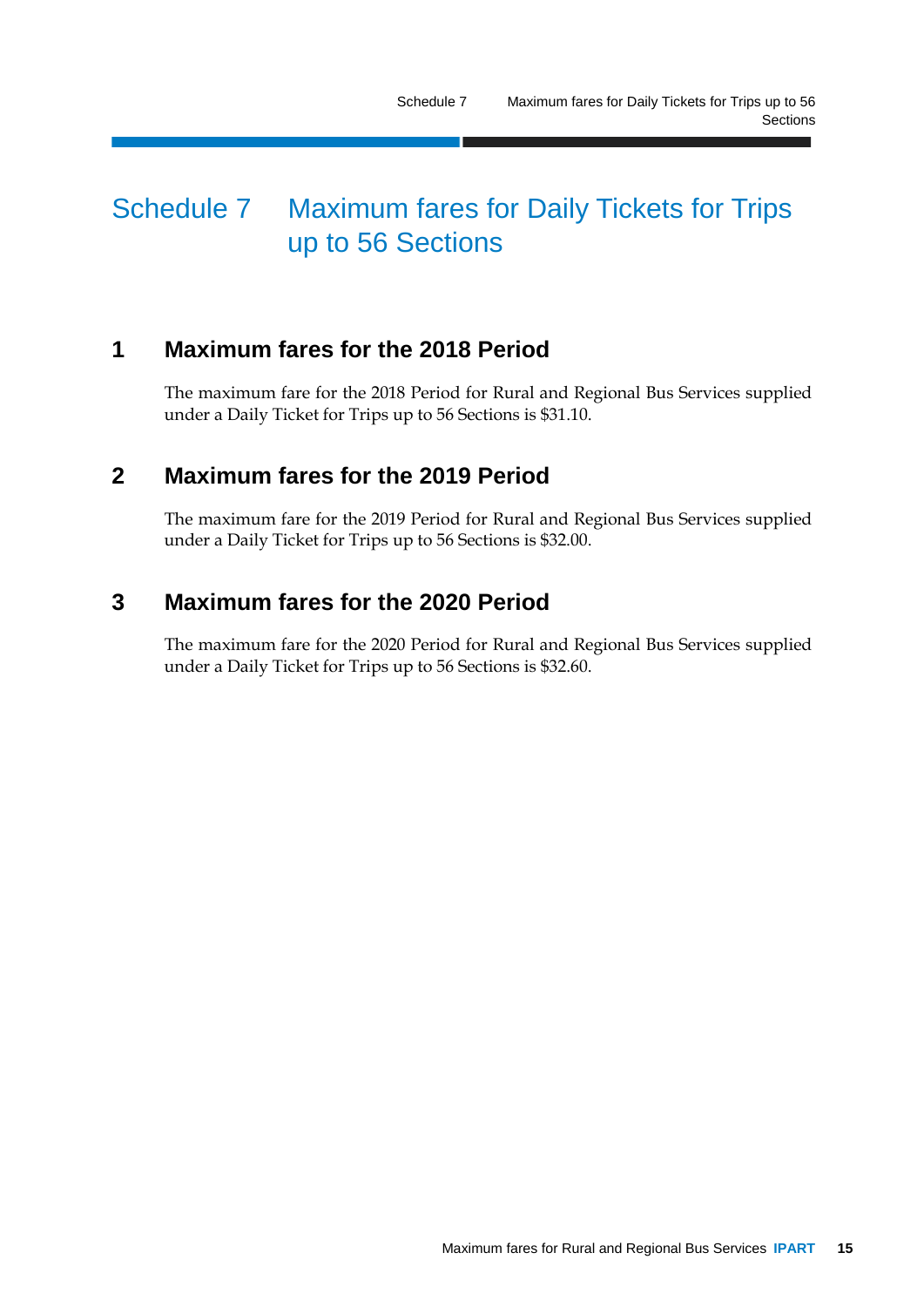## Schedule 8 Maximum fares for Daily Tickets for Trips up to 75 Sections

### **1 Maximum fares for the 2018 Period**

The maximum fare for the 2018 Period for Rural and Regional Bus Services supplied under a Daily Ticket for Trips up to 75 Sections is \$43.90.

### **2 Maximum fares for the 2019 Period**

The maximum fare for the 2019 Period for Rural and Regional Bus Services supplied under a Daily Ticket for Trips up to 75 Sections is \$45.00.

### **3 Maximum fares for the 2020 Period**

The maximum fare for the 2020 Period for Rural and Regional Bus Services supplied under a Daily Ticket for Trips up to 75 Sections is \$46.20.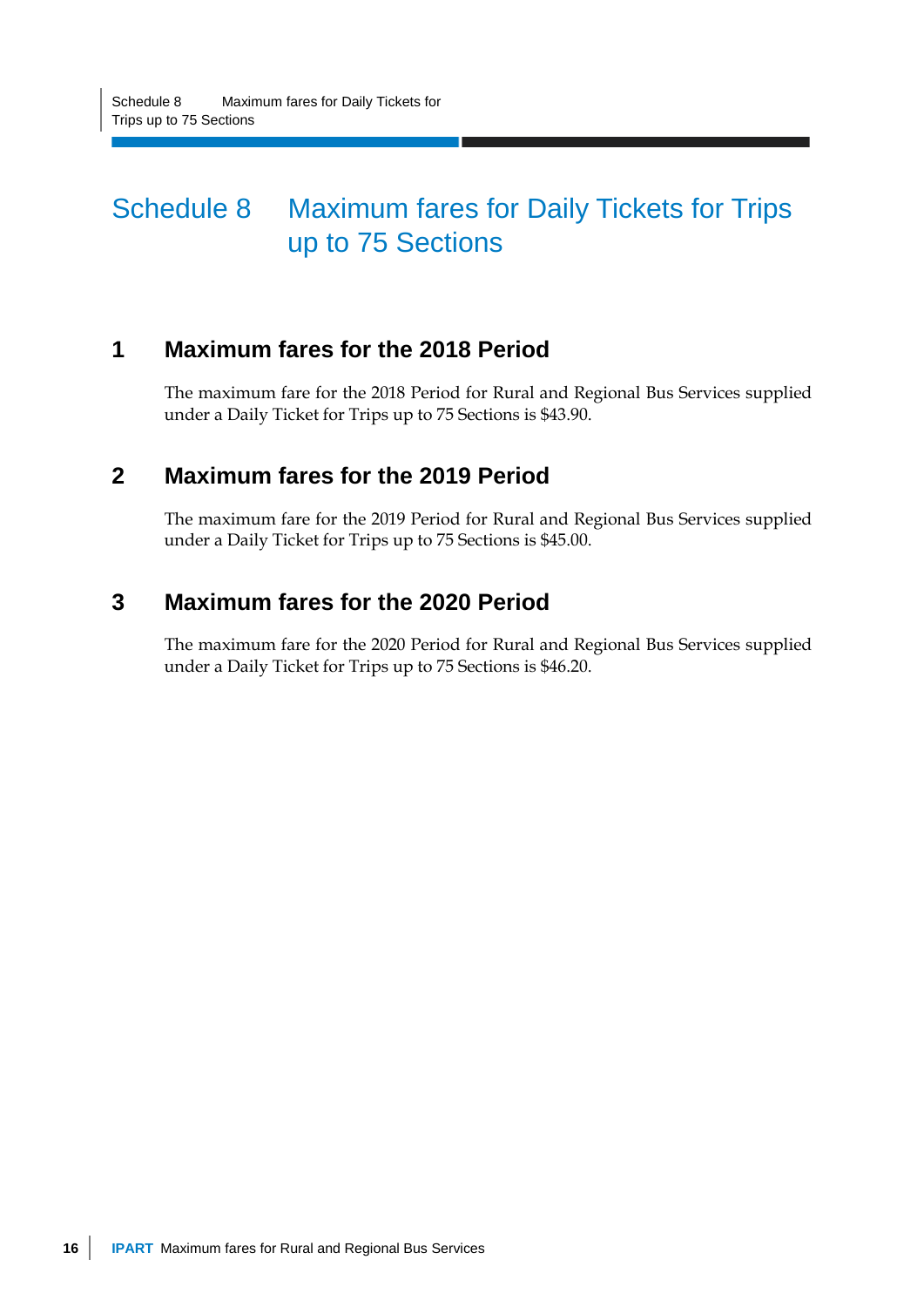## Schedule 9 Maximum fares for Daily Tickets for Trips up to 100 Sections

### **1 Maximum fares for the 2018 Period**

The maximum fare for the 2018 Period for Rural and Regional Bus Services supplied under a Daily Ticket for Trips up to 100 Sections is \$60.70.

### **2 Maximum fares for the 2019 Period**

The maximum fare for the 2019 Period for Rural and Regional Bus Services supplied under a Daily Ticket for Trips up to 100 Sections is \$62.20.

### **3 Maximum fares for the 2020 Period**

The maximum fare for the 2020 Period for Rural and Regional Bus Services supplied under a Daily Ticket for Trips up to 100 Sections is \$63.80.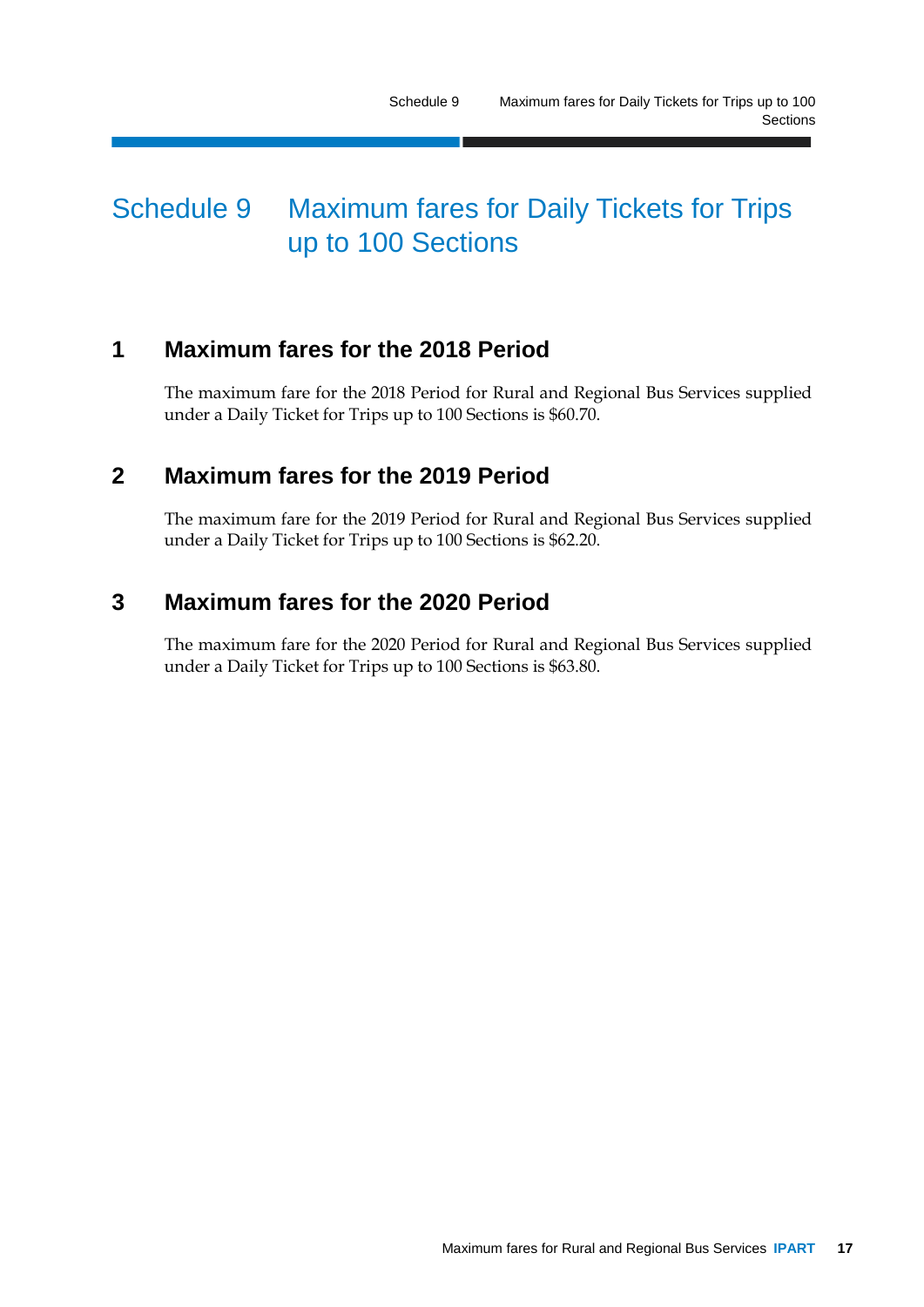## Schedule 10 Maximum fares for Daily Tickets for Trips up to 125 Sections

### **1 Maximum fares for the 2018 Period**

The maximum fare for the 2018 Period for Rural and Regional Bus Services supplied under a Daily Ticket for Trips up to 125 Sections is \$79.70.

### **2 Maximum fares for the 2019 Period**

The maximum fare for the 2019 Period for Rural and Regional Bus Services supplied under a Daily Ticket for Trips up to 125 Sections is \$81.80.

### **3 Maximum fares for the 2020 Period**

The maximum fare for the 2020 Period for Rural and Regional Bus Services supplied under a Daily Ticket for Trips up to 125 Sections is \$83.80.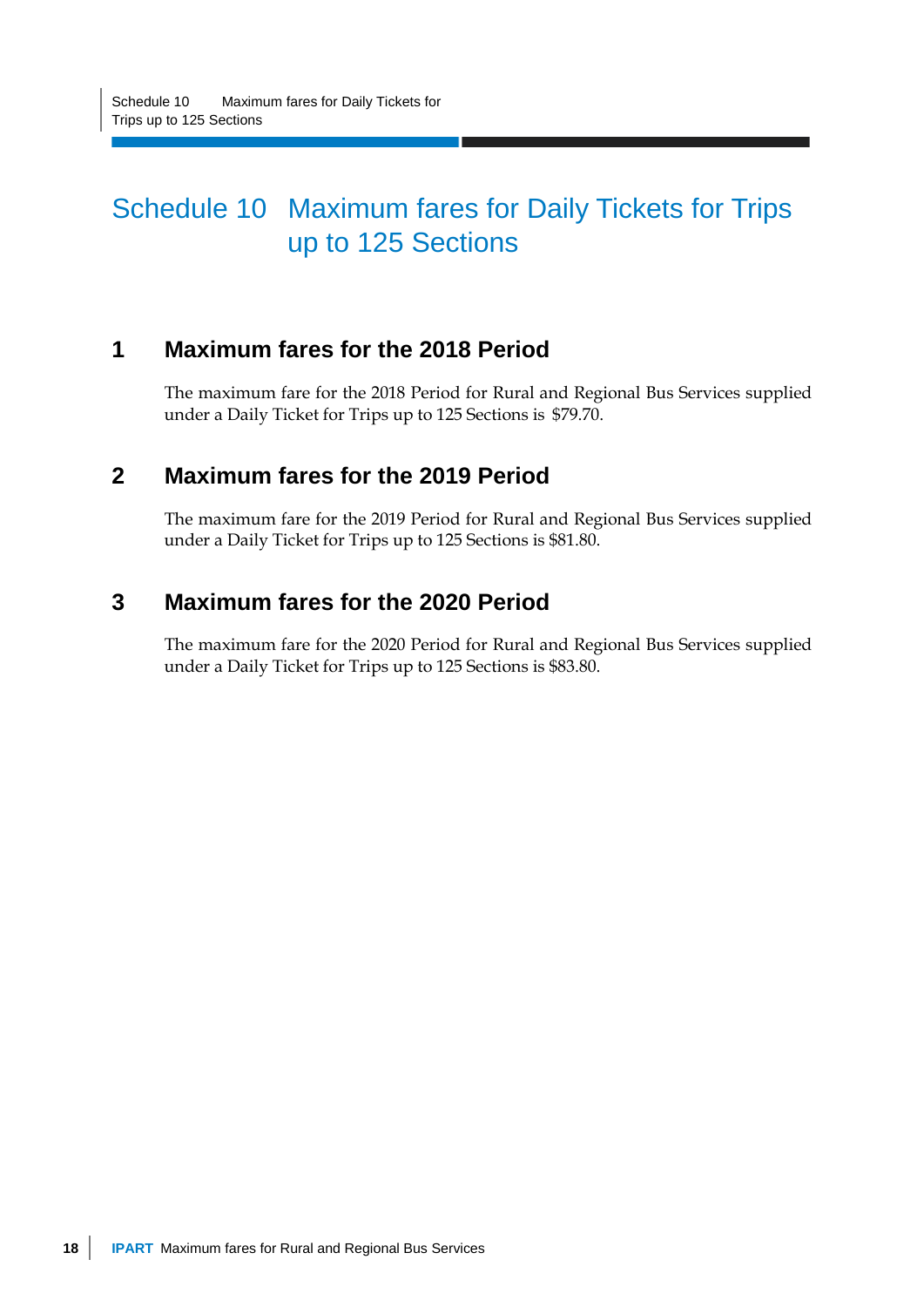### Schedule 11 Maximum fares for Daily Tickets for Trips of an Unlimited Number of Sections

### **1 Maximum fares for the 2018 Period**

The maximum fare for the 2018 Period for Rural and Regional Bus Services supplied under a Daily Ticket for Trips of an Unlimited Number of Sections is \$98.70.

### **2 Maximum fares for the 2019 Period**

The maximum fare for the 2019 Period for Rural and Regional Bus Services supplied under a Daily Ticket for Trips of an Unlimited Number of Sections is \$101.20.

### **3 Maximum fares for the 2020 Period**

The maximum fare for the 2020 Period for Rural and Regional Bus Services supplied under a Daily Ticket for Trips of an Unlimited Number of Sections is \$103.60.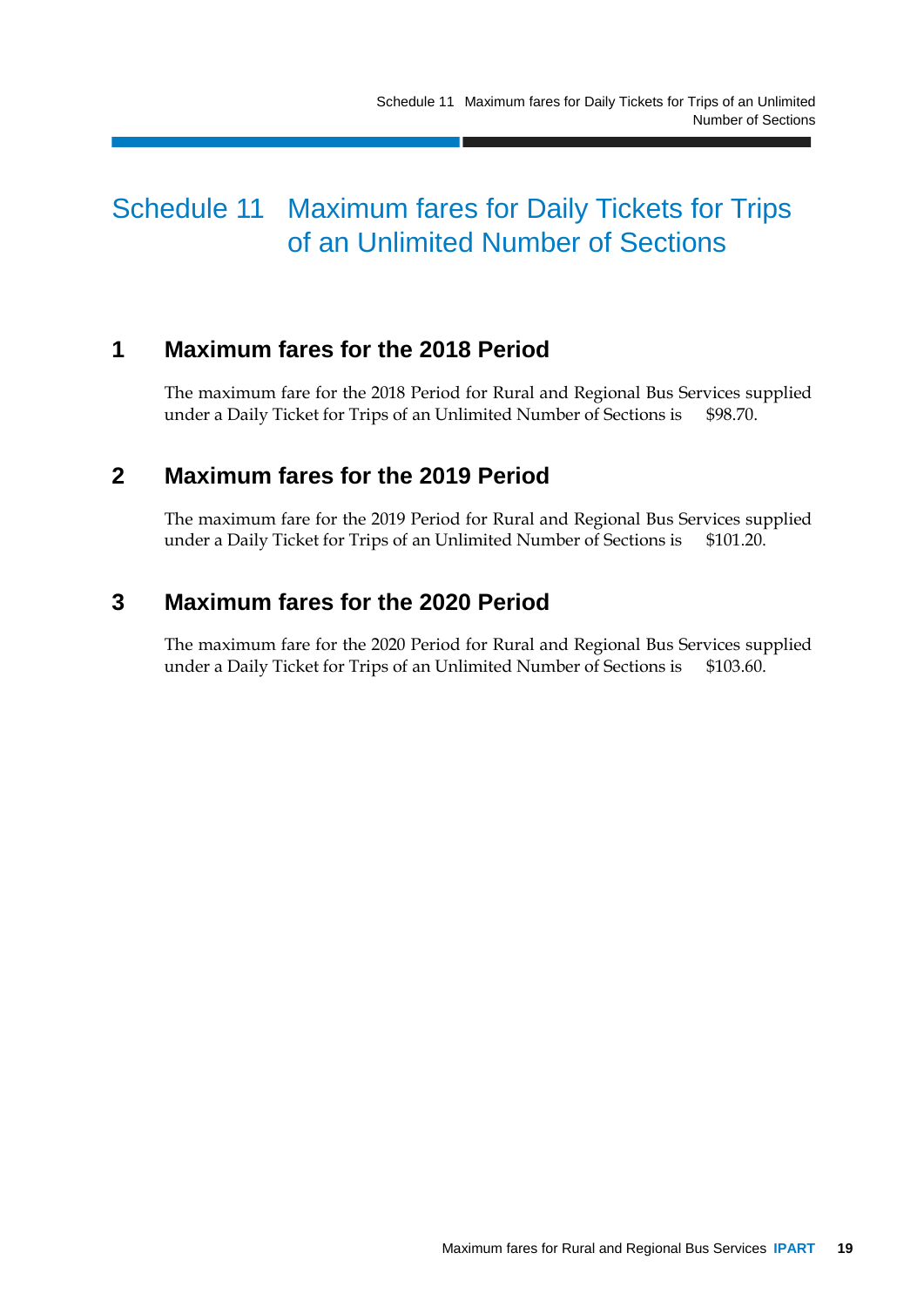### Schedule 12 Definitions and interpretation

#### **1 Definitions**

**2018 Period** means the period beginning on, and including, the Commencement Date and ending on, and including, 31 December 2018.

**2019 Period** means the 2019 calendar year.

**2020 Period** means the 2020 calendar year.

**Bus Service** has the meaning given to that term in section 4(1) of the Passenger Transport Act.

**Commencement Date** has the meaning set out in clause 2(b) of the Preliminary section of this determination.

**Daily Ticket for Trips up to 2 Sections** means a Ticket which entitles a passenger to make an unlimited number of Trips during a single Day, with each Trip traversing no more than 2 Sections (or parts of Sections), regardless of whether the Trips are made with a single Operator or multiple different Operators.

**Daily Ticket for Trips up to 6 Sections** means a Ticket which entitles a passenger to make an unlimited number of Trips during a single Day, with each Trip traversing no more than 6 Sections (or parts of Sections), regardless of whether the Trips are made with a single Operator or multiple different Operators.

**Daily Ticket for Trips up to 15 Sections** means a Ticket which entitles a passenger to make an unlimited number of Trips during a single Day, with each Trip traversing no more than 15 Sections (or parts of Sections), regardless of whether the Trips are made with a single Operator or multiple different Operators.

**Daily Ticket for Trips up to 25 Sections** means a Ticket which entitles a passenger to make an unlimited number of Trips during a single Day, with each Trip traversing no more than 25 Sections (or parts of Sections), regardless of whether the Trips are made with a single Operator or multiple different Operators.

**Daily Ticket for Trips up to 37 Sections** means a Ticket which entitles a passenger to make an unlimited number of Trips during a single Day, with each Trip traversing no more than 37 Sections (or parts of Sections), regardless of whether the Trips are made with a single Operator or multiple different Operators.

**Daily Ticket for Trips up to 56 Sections** means a Ticket which entitles a passenger to make an unlimited number of Trips during a single Day, with each Trip traversing no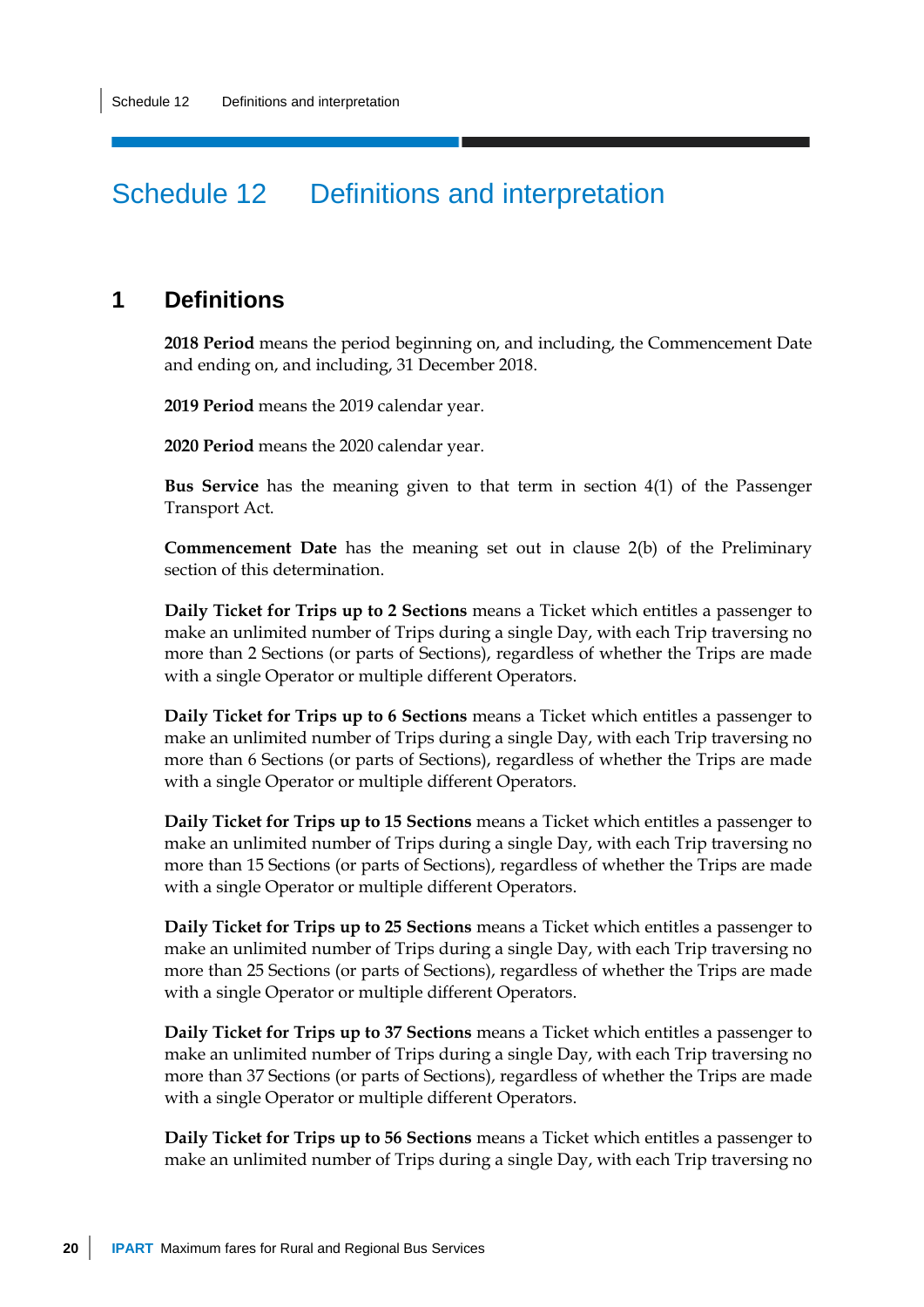more than 56 Sections (or parts of Sections), regardless of whether the Trips are made with a single Operator or multiple different Operators.

**Daily Ticket for Trips up to 75 Sections** means a Ticket which entitles a passenger to make an unlimited number of Trips during a single Day, with each Trip traversing no more than 75 Sections (or parts of Sections), regardless of whether the Trips are made with a single Operator or multiple different Operators.

**Daily Ticket for Trips up to 100 Sections** means a Ticket which entitles a passenger to make an unlimited number of Trips during a single Day, with each Trip traversing no more than 100 Sections (or parts of Sections), regardless of whether the Trips are made with a single Operator or multiple different Operators.

**Daily Ticket for Trips up to 125 Sections** means a Ticket which entitles a passenger to make an unlimited number of Trips during a single Day, with each Trip traversing no more than 125 Sections (or parts of Sections), regardless of whether the Trips are made with a single Operator or multiple different Operators.

**Daily Ticket for Trips of an Unlimited Number of Sections** means a Ticket which entitles a passenger to make an unlimited number of Trips of an unlimited number of Sections during a single Day, regardless of whether the Trips are made with a single Operator or multiple different Operators.

**Day** means a period beginning at 4.00am and ending at the following 3.59am.

**IPART** means the Independent Pricing and Regulatory Tribunal of New South Wales established under the IPART Act.

**IPART Act** means the *Independent Pricing and Regulatory Tribunal Act 1992* (NSW).

**Journey** means either of the following:

- (a) a single Trip, other than a Trip which is part of a succession of Trips of the kind described in paragraph (b) below; or
- (b) a succession of Trips, provided that:
	- (i) each Trip in the succession is taken on the same Day;
	- (ii) each Trip in the succession is taken by the same passenger;
	- (iii) each Trip in the succession is taken on a Rural and Regional Bus Service provided by the same Operator;
	- (iv) each Trip in the succession begins no later than 60 minutes after the end of the previous Trip in the succession; and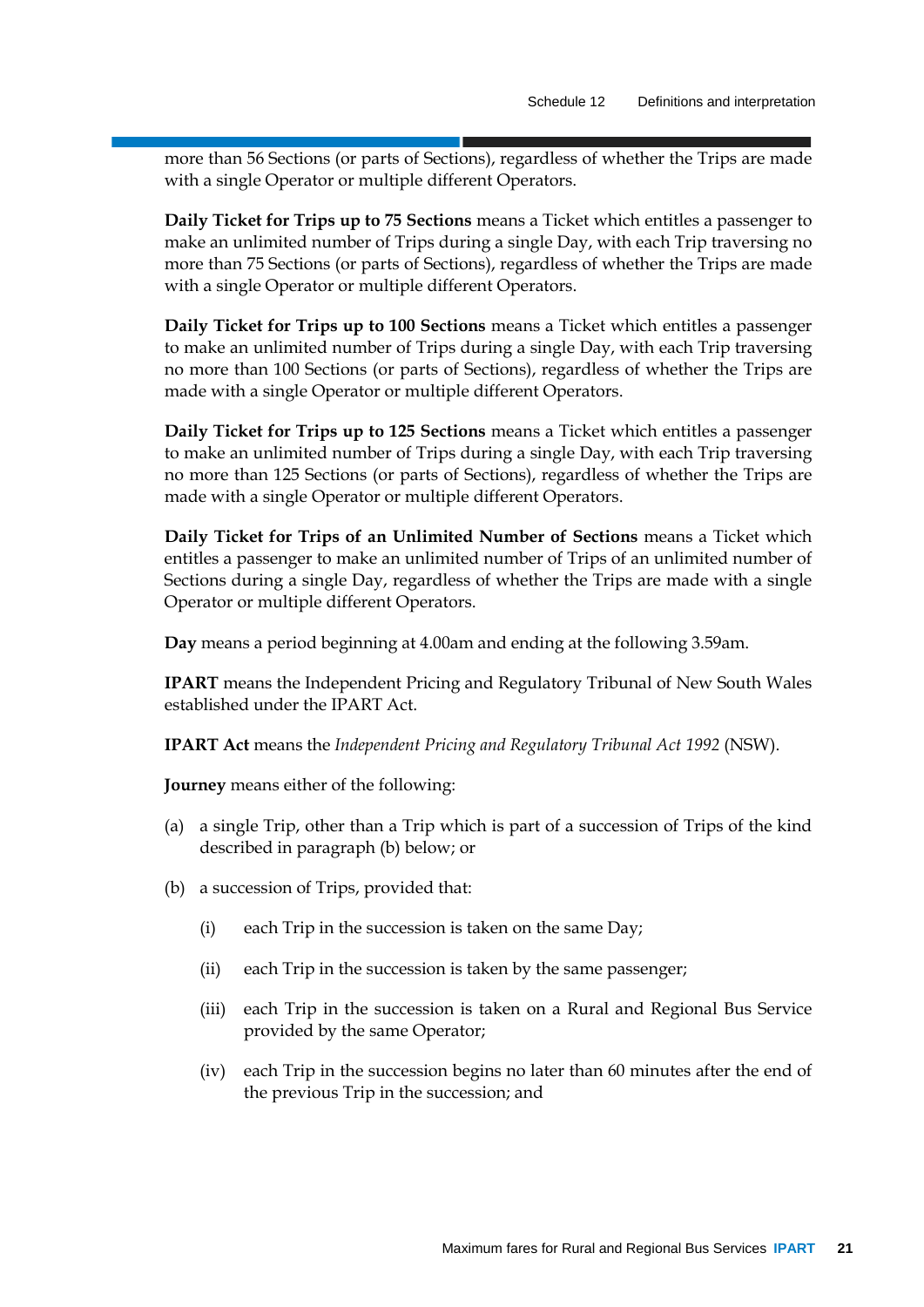(v) no Trip in the succession traverses the same route, or a substantial part of the same route, as any other Trip in the succession, whether in the same or the opposite direction.

**Note: The intention behind sub-paragraph (v) in paragraph (b) of the definition of Journey is to exclude return travel.**

**Minister** means the Minister administering the Passenger Transport Act.

**Operator** means a person who provides a Bus Service under a Passenger Service Contract*.*

**Passenger Service Contract** has the meaning given to that term in section 4(1) of the Passenger Transport Act.

**Passenger Transport Act** means the *Passenger Transport Act 2014* (NSW).

**Public Passenger Service** has the meaning given to that term in section 5 of the Passenger Transport Act.

#### **Rural and Regional Bus Services**:

- (a) means all Bus Services to which Division 2 of Part 7 of the Passenger Transport Act applies which are supplied:
	- (i) under a Passenger Service Contract; and
	- (ii) in, or partly in, a Rural and Regional Contract Region; and
- (b) excludes, for the avoidance of any doubt:
	- (i) any Public Passenger Services provided on an on-demand basis; and
	- (ii) any NSW TrainLink bus or coach service.

**Rural and Regional Contract Region** means all areas of New South Wales other than the regions:

- (a) numbered 1-12 on the map in Appendix A to this determination; and
- (b) the regions numbered 1-10 and 12-15 on the map in Appendix B to this determination.

**Sections** means portions of a bus route, each approximately 1.6 kilometres long, into which the route is divided by an Operator for the purposes of calculating fares.

**Single Journey Ticket** means a Ticket which entitles a passenger to make one Journey.

**Ticket** means the proof of entitlement to travel on a Rural and Regional Bus Service.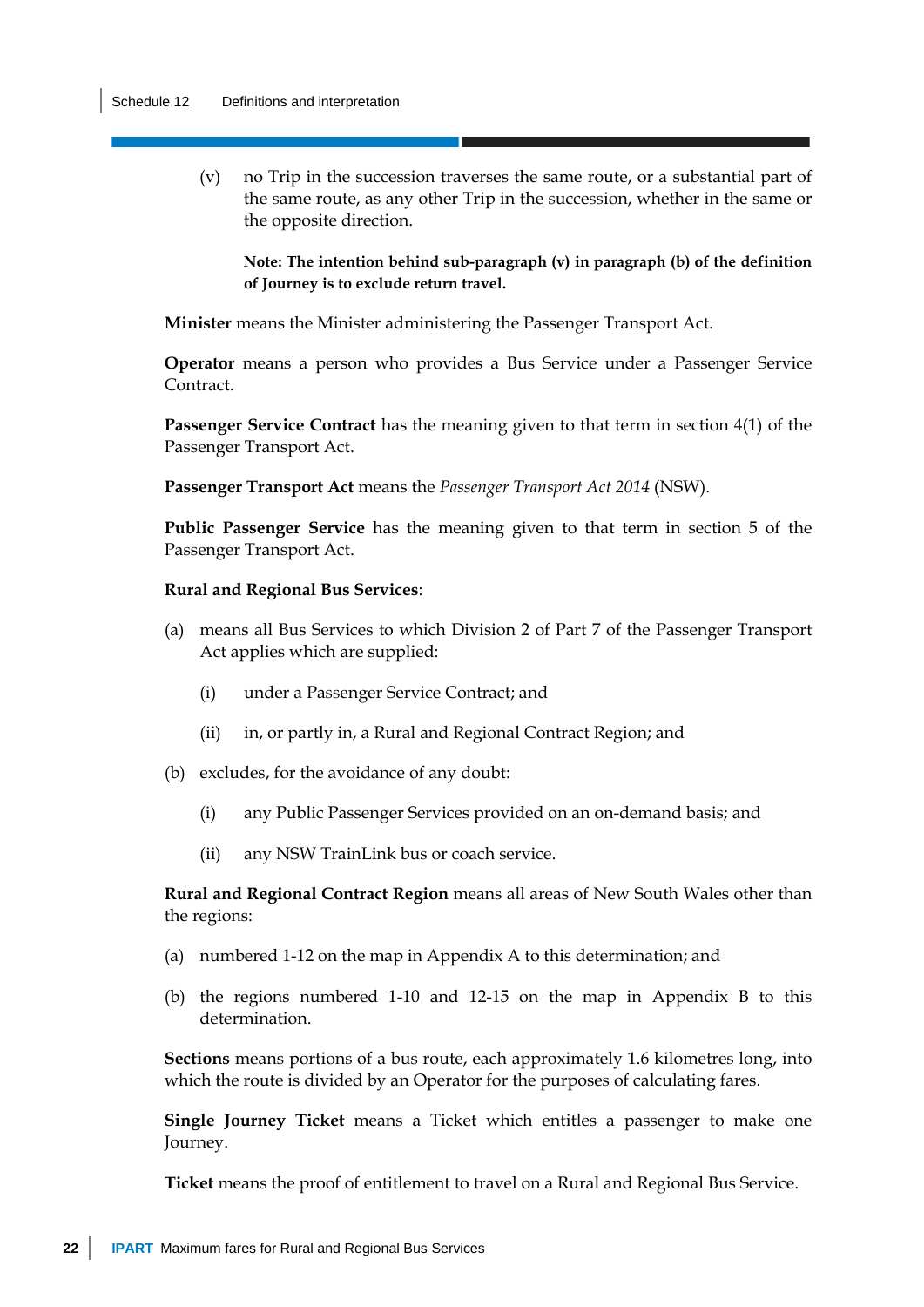**Transport for NSW** means Transport for NSW as constituted under the *Transport Administration Act 1988* (NSW).

**Trip** means a single instance of travel using a Rural and Regional Bus Service in which a passenger boards a bus at one location, travels on that bus, and disembarks that bus at a second location.

#### **2 Interpretation**

#### **2.1 General provisions**

In this determination:

- (a) headings are for convenience only and do not affect the interpretation of this determination;
- (b) a reference to a schedule, clause or table is a reference to a schedule to, clause of, or table in, this determination unless otherwise indicated;
- (c) a construction that would promote a purpose or object expressly or impliedly underlying the IPART Act or the Passenger Transport Act is to be preferred to a construction that would not promote that purpose or object;
- (d) words importing the singular include the plural and vice versa;
- (e) a reference to a law or statute includes regulations, rules, codes and other instruments (including licences) under it and consolidations, amendments, reenactments or replacements of them or of the law or statute itself;
- (f) where a word is defined, other grammatical forms of that word have a corresponding meaning;
- (g) a reference to a month is to a calendar month;
- (h) a reference to a person includes a reference to the person's executors, administrators, successors, substitutes (including, but not limited to, persons taking by novation), replacements and assigns;
- (i) a reference to an officer includes a reference to the officer which replaces it or which substantially succeeds to its powers or functions; and
- (j) a reference to a body, whether statutory or not:
	- (i) which ceases to exist; or
	- (ii) whose powers or functions are transferred to another body,

is a reference to the body which replaces it or which substantially succeeds to its powers or functions.

#### **2.2 Explanatory notes and clarification notice**

(a) Explanatory notes do not form part of this determination, but in the case of uncertainty may be relied on for interpretation purposes.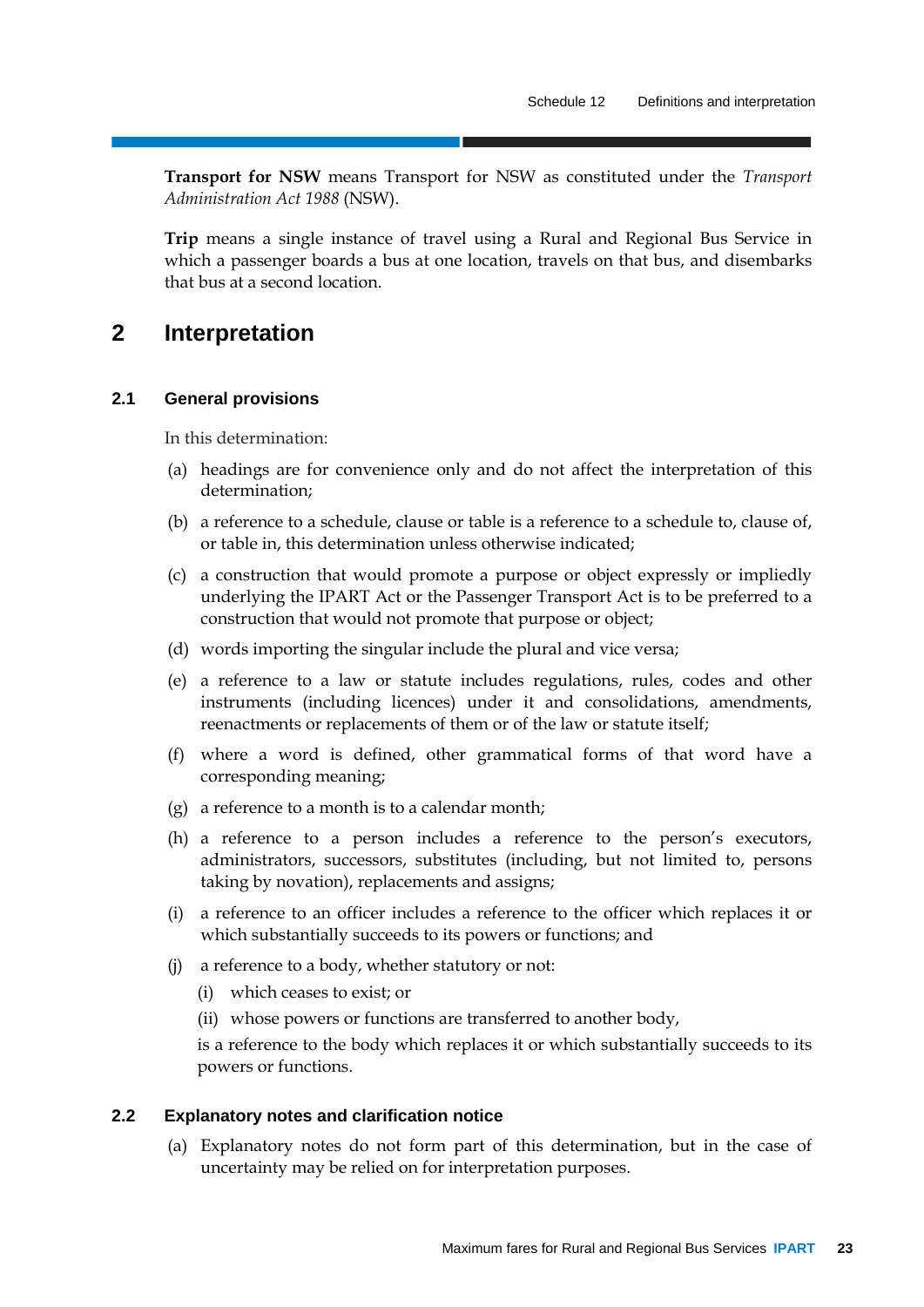(b) IPART may publish a clarification notice in the NSW Government Gazette to correct any manifest error in this determination. Such a clarification notice is taken to form part of this determination.

#### **2.3 Maximum fares inclusive of GST**

Maximum fares set out in this determination include GST.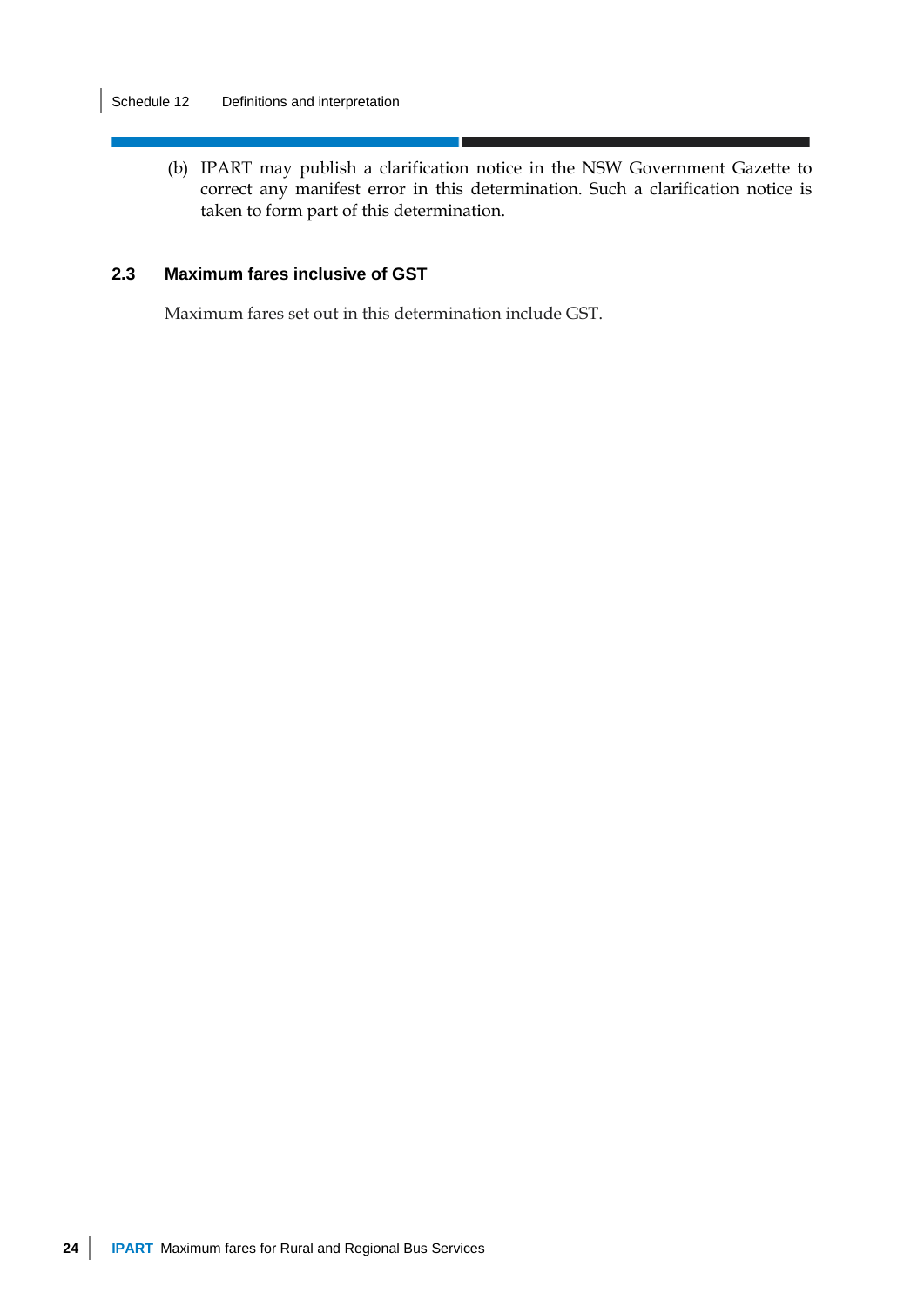**Appendices**

٦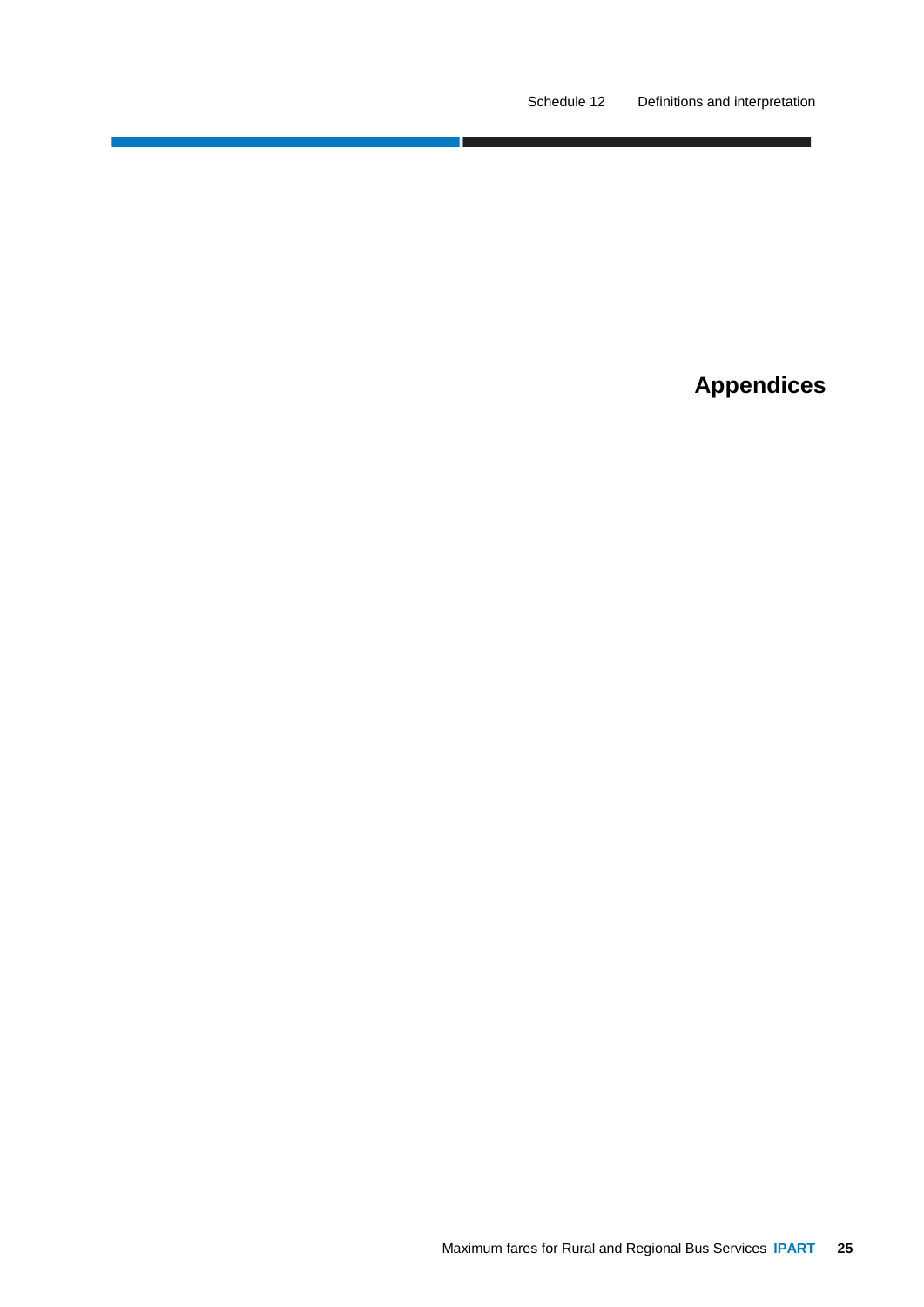## A Outer Sydney Metropolitan Bus Service Contracts map